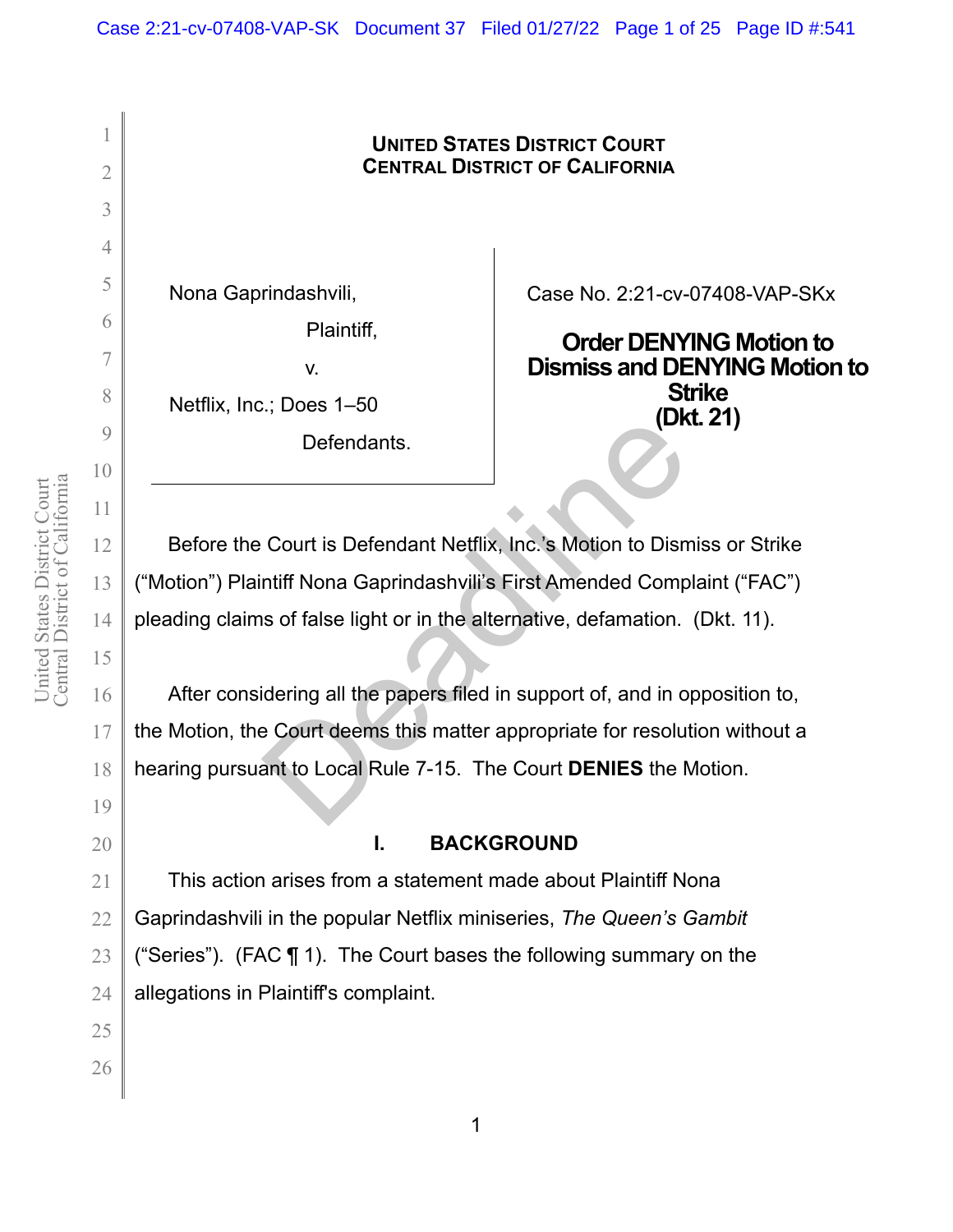Plaintiff is a trailblazing woman chess player, who throughout her career won many championships, defeated some of the best male chess players in the world, and became the first woman in history to achieve the status of international chess grandmaster among men. (*Id.* ¶ 2).

In 1983, author Walter Tevis wrote a novel entitled *The Queen's Gambit* ("Novel"), on which the Series is based. (*Id.* ¶¶ 3, 5). The Novel's main characters are fictional, but it references a few real chess players, including a passing reference to Plaintiff in the context of the fictional Moscow Invitational chess tournament. (*Id.* ¶ 3). The Series, like the Novel, tells the story of a fictional American woman named Elizabeth Harmon ("Beth Harmon" or "Harmon"), an orphan who rises from humble beginnings to become a great chess player. (*Id.* ¶¶ 3, 5). The story, set in the 1960s, portrays the systemic sexism of the time and the "prevailing view of the era that there was no place for women at the highest echelons of chess." (*Id.* ¶¶ 4, 38). The Series culminates in a fictional chess tournament, the Moscow Invitational, which Harmon receives an invitation to participate in after her triumph in the U.S. Championship. (*Id.* ¶ 41; Motion at 3). Significantly, the fictional Moscow Invitational takes place in 1968. (FAC  $\P$  7). rence to Plaintiff in the context of the fictional Mondess tournament. (*Id.* 1 3). The Series, like the N<br>mal American woman named Elizabeth Harmon<br>larmon"), an orphan who rises from humble begi<br>at chess player. (*Id.* 1

22 23 24 25 26 In the first round of the tournament, Harmon plays against fictional chess player Victor Laev, an older male player who Harmon had long admired. (*Id.* ¶ 41). After the match between Harmon and Laev ends, the announcer for the tournament, in a voice-over commentary, comments on Harmon's gender to make the point that the male players in the tournament

1

2

3

4

5

6

7

8

9

10

11

12

13

14

15

16

17

18

19

20

21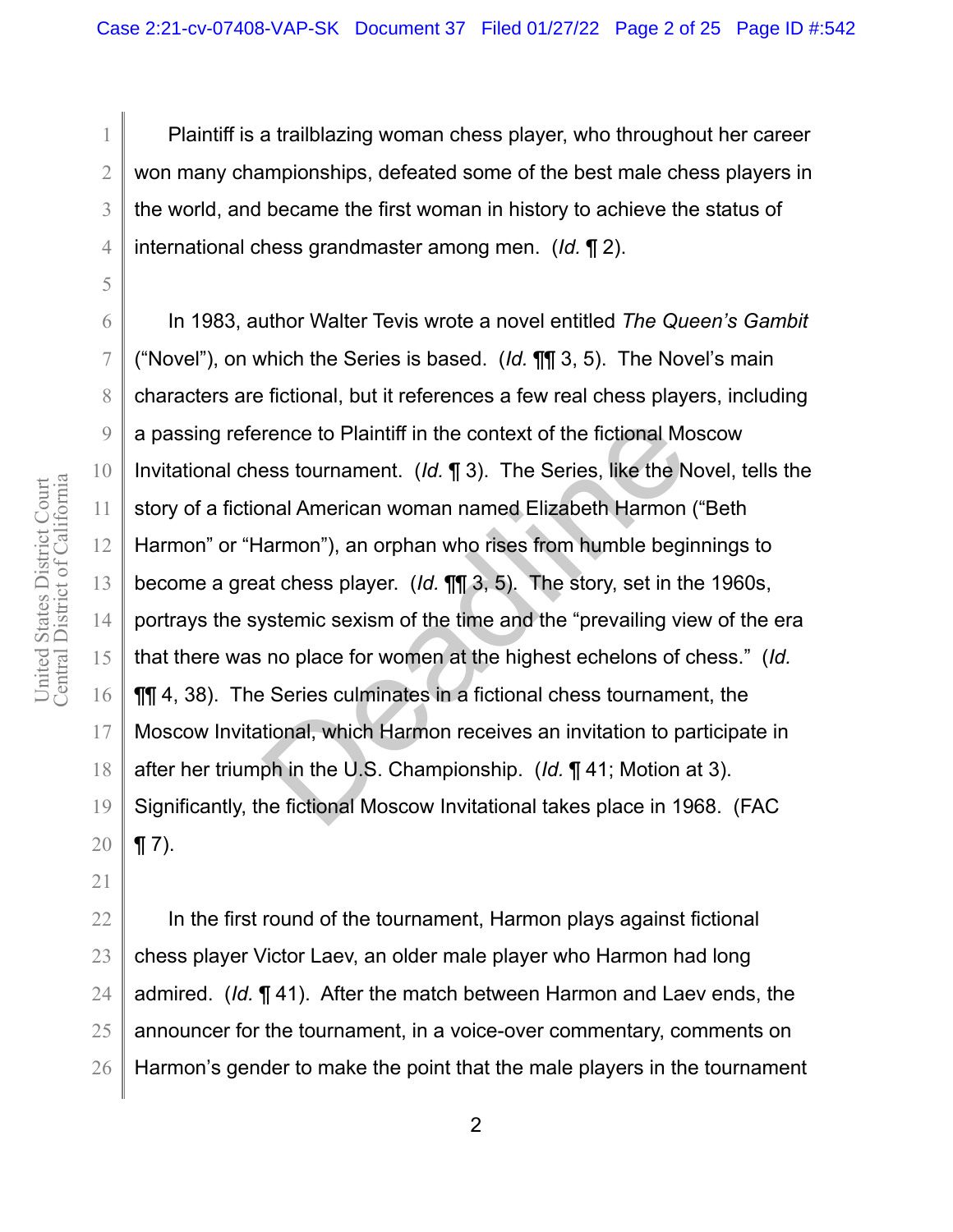did not take Harmon seriously as an opponent. (*Id.* ¶ 42). The announcer states the following:

[The male players believe] Harmon's level of play wasn't at theirs. Someone like Laev probably didn't spend a lot of time preparing for their match. Elizabeth Harmon's not at all an important player by their standards. The only unusual thing about her, really, is her sex. And even that's not unique in Russia. *There's Nona Gaprindashvili, but she's the female world champion and has never faced men*. My guess is Laev was expecting an easy win, and not at all the 27-move thrashing Beth Harmon just gave him.

(*Id.* ¶ 42 (emphasis in original)). As Plaintiff's name is mentioned, an actor is shown sitting in the audience who is obviously meant to be Plaintiff. (*Id.* ¶ 43). This language, particularly the line referencing Plaintiff ("but [Nona Gaprindashvili] . . . has never faced men") ("Line") is the subject of the lawsuit. g Beth Harmon just gave him.<br>
emphasis in original)). As Plaintiff's name is men<br>
is titing in the audience who is obviously meant t<br>
s language, particularly the line referencing Plain<br>
dashvili] . . . has never faced men

The Line appears to be based on similar text from the Novel, which

reads:

As far as they knew, [Harmon's] level of play was roughly that of Benny Watts, and men like Laev would not devote much time to preparation for playing Benny. She was not an important player by their standards; the only unusual thing about her was her sex; and even that wasn't unique in Russia. *There was Nona Gaprindashvili, not up to the level of this tournament, but a player who had met all these Russian Grandmasters many times before*. Laev would be expecting an easy win.

(*Id.* ¶ 62).

1

2

3

4

5

6

7

8

9

10

11

12

13

14

15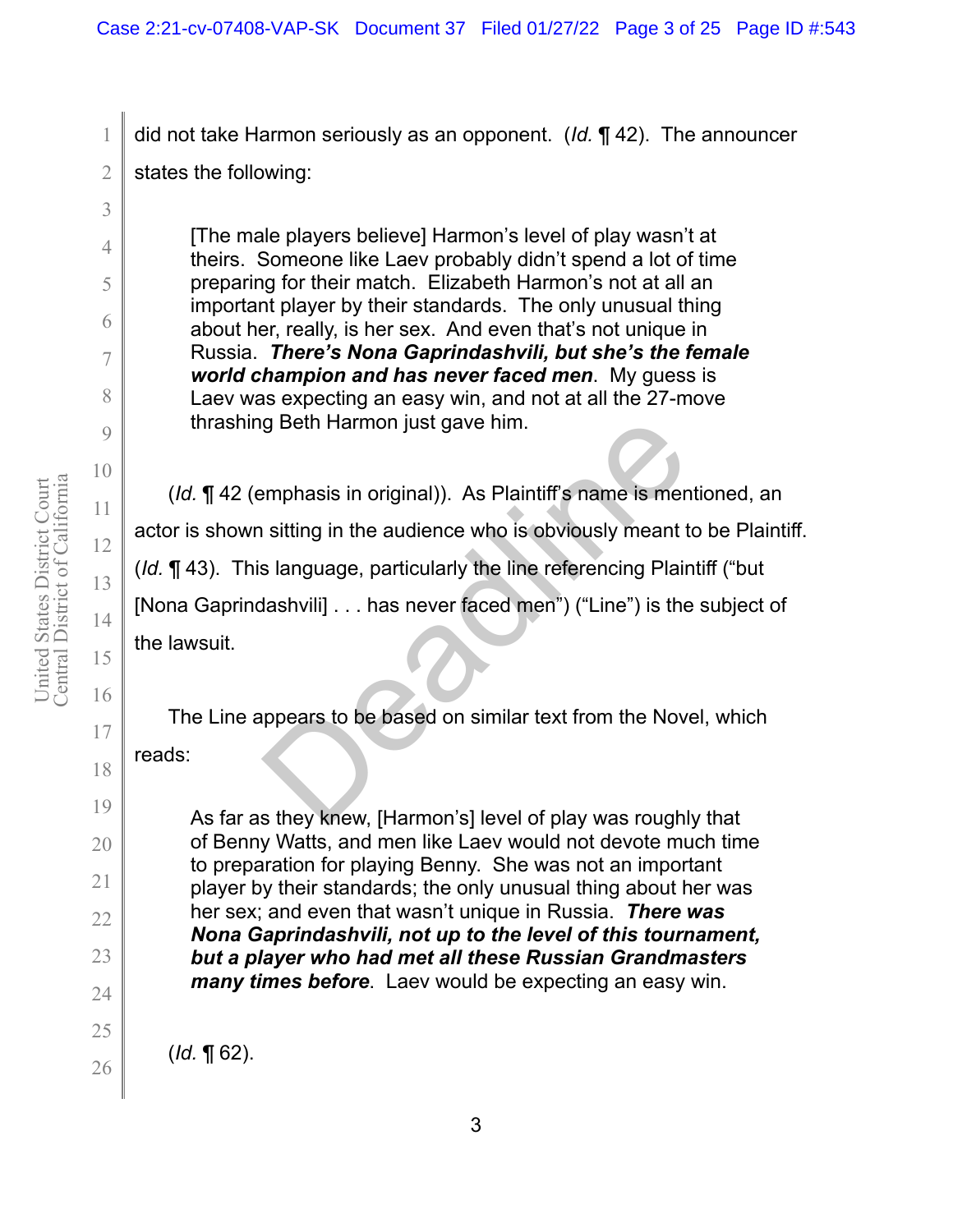10 16 18 19 20 The statement that Plaintiff herself had "never faced men," even by 1968, is inaccurate.1 (*Id.* ¶ 18; Motion at 3). Beginning in 1962 and 1963, Plaintiff competed against and frequently defeated male chess players. In 1965, "she played 28 male players at once."2 (FAC ¶ 18). Plaintiff began playing chess at the age of thirteen and proceeded to have an extraordinary and successful career. She won the semi-final of the Women's Soviet Union Championship at the age of fourteen. In 1961, she became female World Champion at the age of 20. (*Id.* ¶ 16). She participated in and won medals in Chess Olympiads internationally and faced and defeated men in significant chess tournaments, many of which garnered international attention. (*Id.* ¶¶ 17, 21–26; Decl. of Gaprindashvili ("Gaprindashvili Decl."), Dkt. 28-1 at 4–7 (enumerating accomplishments)). In fact, by 1968, the year in which the episode is set, she had competed against at least 59 male chess players, at least ten of which were Grandmasters of that time, including Dragoljub Velimirovich, Svetozar Gligoric, Paul Keres, Bojan Kurajica, Boris Spassky and Mikhail Tal. The last three were also world champions during their careers. (FAC ¶ 7). Plaintiff later became the first woman in history to be awarded the honor and rank of International Chess Grandmaster among men. (*Id.* ¶ 28). he age of 20. (*ld.*  $\P$  16). She participated in and ppiads internationally and faced and defeated mess tournaments, many of which garnered interna  $\P$ [ $\$  17, 21–26; Decl. of Gaprindashvili ("Gaprinda-7 (enumerating acc

1

2

3

4

5

6

7

8

9

11

12

13

14

15

17

21

22

23

24

25

26

 $1$  Netflix concedes as much but argues that the Line is fiction and thus not understood to be conveying a fact. (Motion at 2). Netflix additionally argues for a substantial truth defense because the difference between having faced men by 1963 versus 1968 amounts to only a minor inaccuracy. (*Id.* at 3). Both these issues are discussed *infra*.

 $2$  The FAC shows an image of Plaintiff on one side of a row of men, playing individual chess games down the row of men.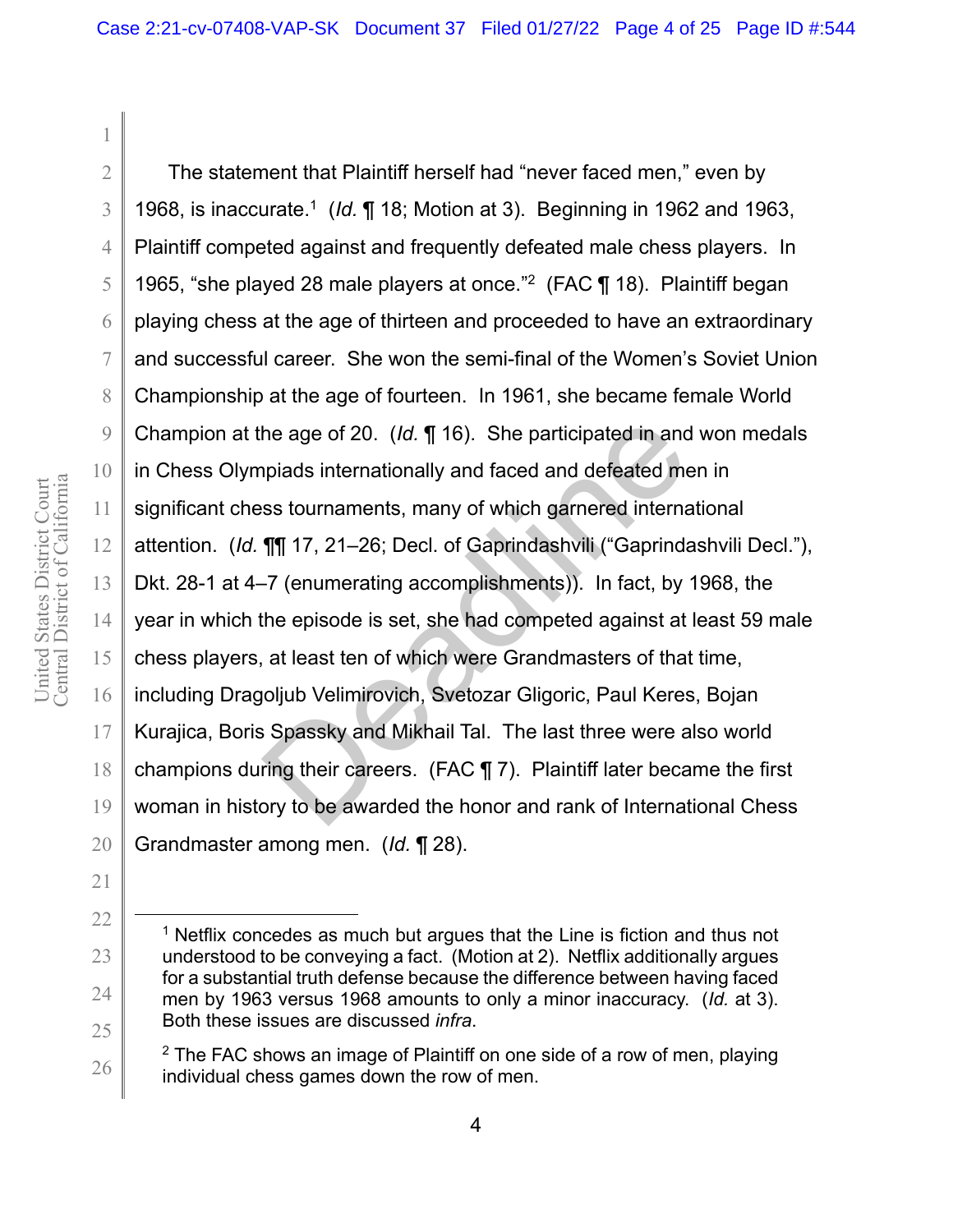During Plaintiff's career, she encountered severe prejudice because she was a woman—and often the only woman—competing amongst men. (*Id.* ¶ 19). In 1976, Plaintiff wrote a book in which she described her devotion to chess, the difficulty she faced in overcoming barriers as a woman in that world, and her pride for the part she played in advancing gender equality in the chess world. (*Id.* ¶ 20 ("The term 'Women's chess' has expired. I am proud that I have my share in promoting the creative emancipation of women in chess. I had my share in helping women to overcome psychological barriers separating them from 'man's chess.'")). Plaintiff is well-known in the chess world and was the subject of many news stories about her accomplishments in tournaments. (*Id.* ¶¶ 24, 25). Plaintiff also alleges she is the subject of a film that portrayed her as a "woman who helped revolutionize female chess by taking on male competitors across the globe" and in which she "became a Georgian icon of female emancipation." (*Id.* ¶ 30). barriers separating them from 'man's chess.")).<br>the chess world and was the subject of many ne<br>omplishments in tournaments. (Id. [[[] 24, 25). P<br>the subject of a film that portrayed her as a "wor<br>ionize female chess by tak

Netflix released all seven episodes of the Series on October 23, 2020. The final episode, "End Game," contains the scene that features the Line. (*Id.* ¶ 34). On November 23, 2020, Netflix announced that the Series had been watched by 62 million households since its release. The Series topped the United States television Nielsen's streaming rankings for three straight weeks, the first series in history to do so. (*Id.*).

When the Series aired, multiple news outlets and various individual internet users commented on the inaccuracy of the Line. (*Id.* ¶¶ 48–58). Plaintiff states that the Line "misrepresented one of [her] most significant

1

2

3

4

5

6

7

8

9

10

11

12

13

14

15

16

17

18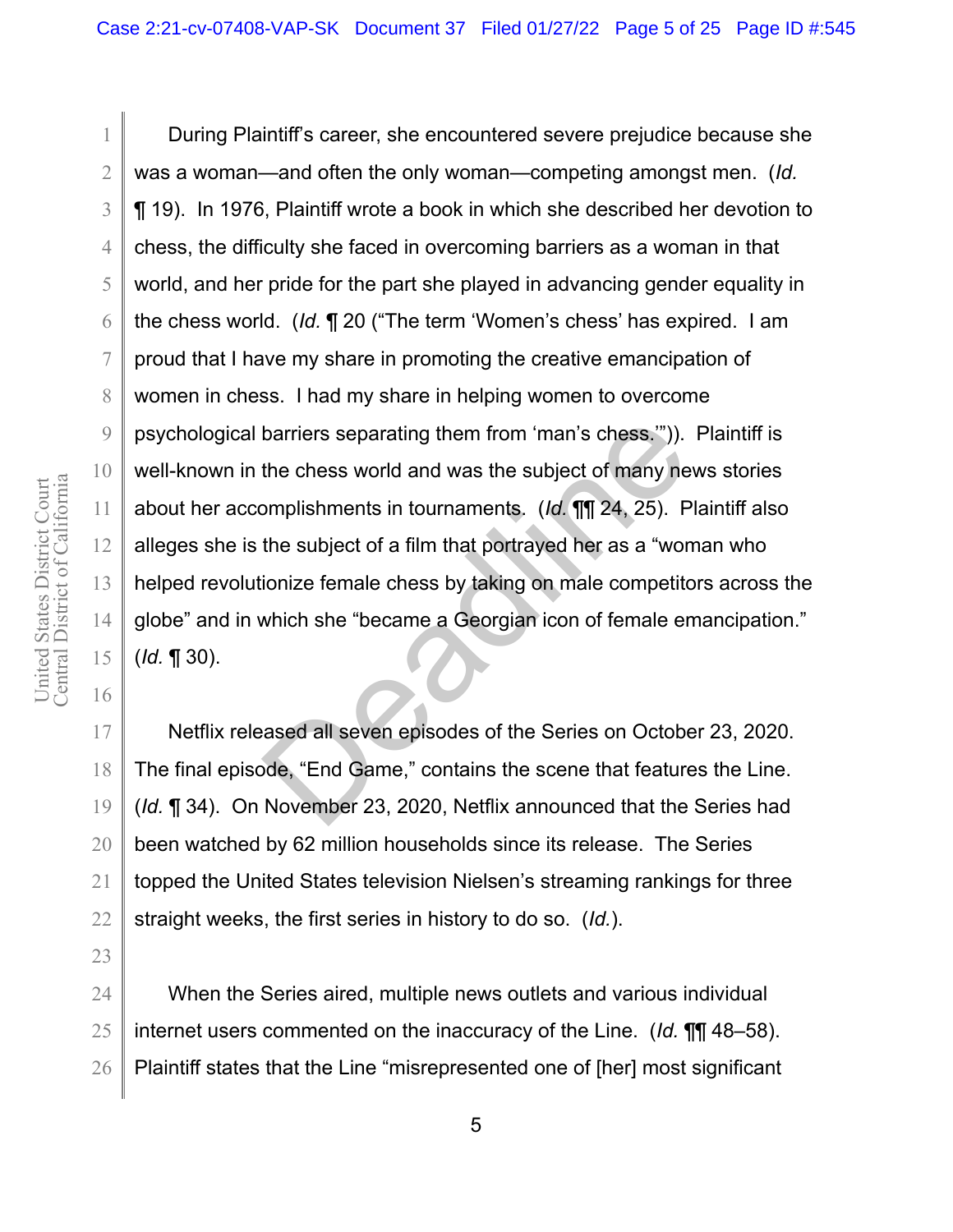1

2

3

4

5

6

7

8

9

10

11

12

13

14

career achievements . . . before millions of viewers worldwide" and "tarnished [her] personal and professional reputation." (Gaprindashvili Decl. at  $9$ ).<sup>3</sup> To this day, Plaintiff continues to compete in chess tournaments and receive accolades for her accomplishments. (FAC ¶ 31). Plaintiff's life-long career is in the world of competitive chess, in which she remains an active leader, role-model, and competitor. (*Id.* ¶ 77). Plaintiff contends that the Line cuts to the heart of her hard-won standing in her profession and as a result, injures her current participation in the chess world and ability to earn income from that participation. This "remains tied to her historical success and accomplishments. The professional reputation and brand of Gaprindashvili was inextricably bound up with her courageous efforts to face and defeat estimable male opponents when chess was overwhelmingly a man's world." (*Id.* ¶ 77). nat participation. This "remains tied to her historic himents. The professional reputation and brand<br>was inextricably bound up with her courageous<br>imable male opponents when chess was overwhered (*Id.* ¶ 77).<br>And suit agai

15 16 17 18 19 20 21 22 23 Plaintiff filed suit against Netflix and Does 1–50 on September 16, 2021 and filed the First Amended Complaint ("FAC") on September 20, 2021. (Compl., Dkt. 1; FAC, Dkt. 11). Plaintiff brings claims for false light invasion of privacy (FAC ¶¶ 69–75), or in the alternative, defamation per se (FAC ¶¶ 76–81). Netflix moved to dismiss under Federal Rule of Civil Procedure Rule 12(b)(6), or to strike under California's anti-SLAPP statute, California Code of Civil Procedure section 425.16. (Def. Mot. to Dismiss or Strike ("Motion"), Dkt. 21). Plaintiff opposed the Motion, and Netflix filed a Reply. (Pl. Opp. ("Opp."), Dkt. 28; Def. Reply ("Reply"), Dkt. 29).

- 24
- 25

 $3$  For ease of reference, the Court uses the page numbering given by the electronic filing system for the Gaprindashvili Declaration. All other page references utilize internal page numbering.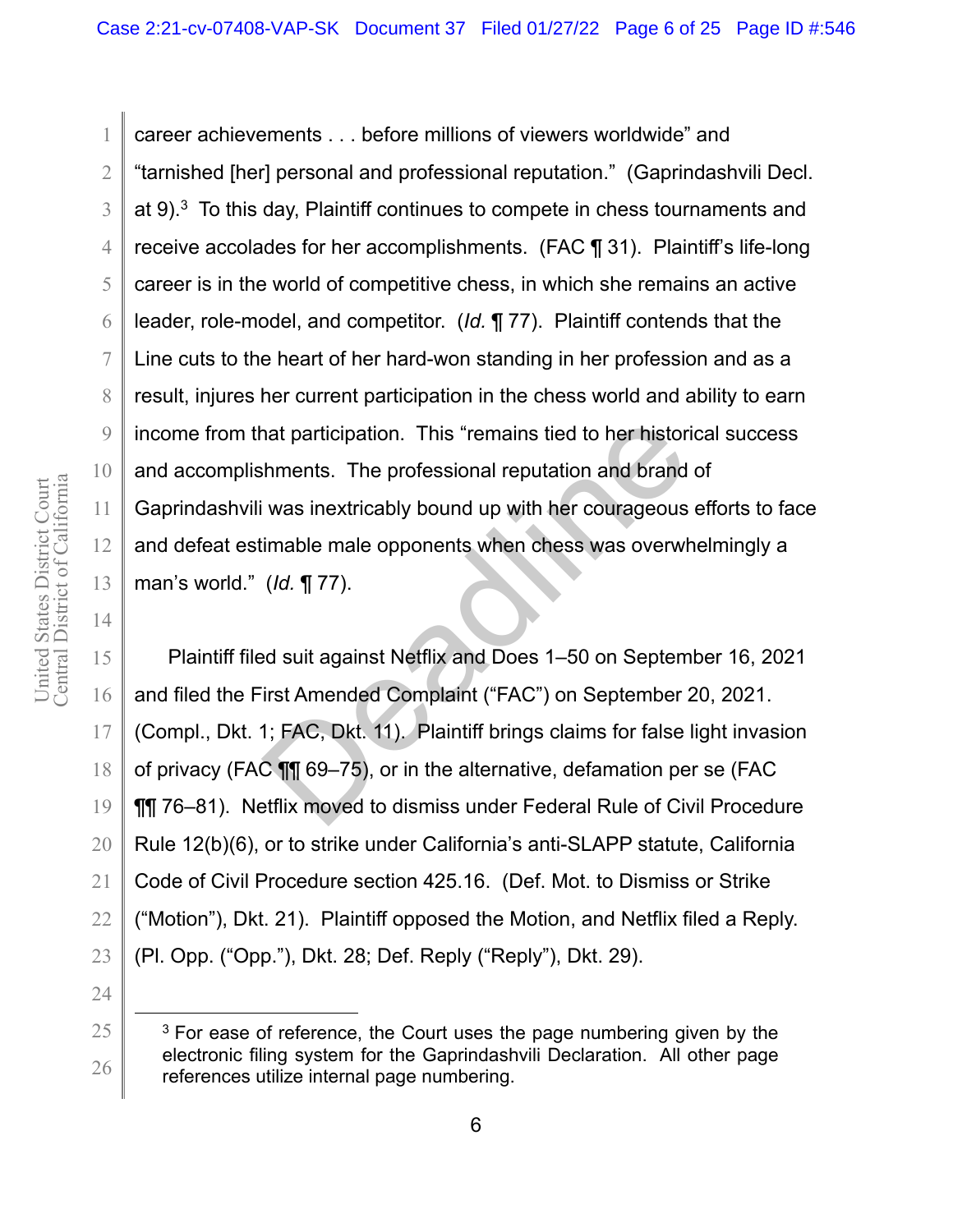#### **II. MOTION TO DISMISS**

#### **A. Legal Standard**

Federal Rule of Civil Procedure 12(b)(6) allows a party to bring a motion to dismiss for failure to state a claim upon which relief can be granted. Rule 12(b)(6) is read along with Rule 8(a), which requires a short, plain statement upon which a pleading shows entitlement to relief. Fed. R. Civ. P. 8(a)(2); *Conley v. Gibson*, 355 U.S. 41, 47 (1957) (holding that the Federal Rules require a plaintiff to provide "'a short and plain statement of the claim' that will give the defendant fair notice of what the plaintiff's claim is and the grounds upon which it rests" (quoting Fed. R. Civ. P. 8(a)(2)).); *Bell Atl. Corp. v Twombly*, 550 U.S. 544, 555 (2007). When evaluating a Rule 12(b)(6) motion, a court must accept all material allegations in the complaint—as well as any reasonable inferences to be drawn from them—as true and construe them in the light most favorable to the non-moving party. *See Doe v. United States*, 419 F.3d 1058, 1062 (9th Cir. 2005); *ARC Ecology v. U.S. Dep't of Air Force*, 411 F.3d 1092, 1096 (9th Cir. 2005); *Moyo v. Gomez*, 32 F.3d 1382, 1384 (9th Cir. 1994). "The court need not accept as true, however, allegations that contradict facts that may be judicially noticed by the court." *Schwarz v. United States*, 234 F.3d 428, 435 (9th Cir. 2000). nley v. *Gibson*, 355 U.S. 41, 47 (1957) (holding tuire a plaintiff to provide "a short and plain state<br>give the defendant fair notice of what the plaintif<br>ds upon which it rests" (quoting Fed. R. Civ. P. 8<br>wombly, 550 U.

26 "While a complaint attacked by a Rule 12(b)(6) motion to dismiss does not need detailed factual allegations, a plaintiff's obligation to provide the 'grounds' of his 'entitlement to relief' requires more than labels and conclusions, and a formulaic recitation of the elements of a cause of action will

1

2

3

4

5

6

7

8

9

10

11

12

13

14

15

16

17

18

19

20

21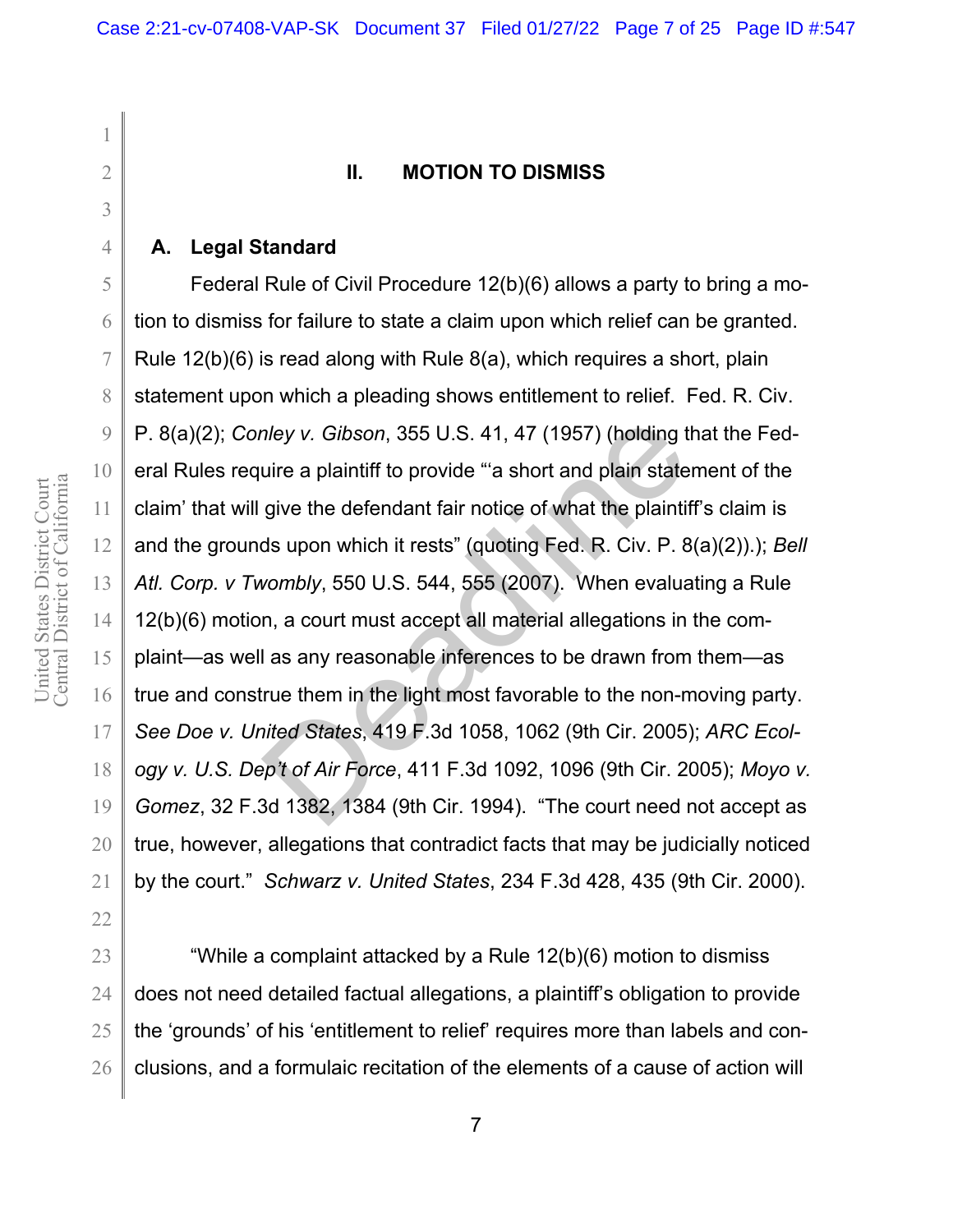2 3 4 5 6 7 8 9 10 not do." *Twombly*, 550 U.S. at 555 (citations omitted). Rather, the allegations in the complaint "must be enough to raise a right to relief above the speculative level." *Id.* To survive a motion to dismiss, a plaintiff must allege "enough facts to state a claim to relief that is plausible on its face." *Twombly*, 550 U.S. at 570; *Ashcroft v. Iqbal*, 556 U.S. 662, 697 (2009). "The plausibility standard is not akin to a 'probability requirement,' but it asks for more than a sheer possibility that a defendant has acted unlawfully. Where a complaint pleads facts that are 'merely consistent with' a defendant's liability, it stops short of the line between possibility and plausibility of 'entitlement to relief.'" *Iqbal*, 556 U.S. at 678 (quoting *Twombly*, 550 U.S. at 556).

The Ninth Circuit has clarified that: (1) a complaint must "contain sufficient allegations of underlying facts to give fair notice and to enable the opposing party to defend itself effectively" and (2) "the factual allegations that are taken as true must plausibly suggest an entitlement to relief, such that it is not unfair to require the opposing party to be subjected to the expense of discovery and continued litigation." *Starr v. Baca*, 652 F.3d 1202, 1216 (9th Cir. 2011).Although the scope of review is limited to the contents of the complaint, the Court may also consider exhibits submitted with the complaint, *Hal Roach Studios, Inc. v. Richard Feiner & Co.*, 896 F.2d 1542, 1555 n.19 (9th Cir. 1990), and "take judicial notice of matters of public record outside the pleadings," *Mir v. Little Co. of Mary Hosp.*, 844 F.2d 646, 649 (9th Cir. 1988). It stops short of the line between possibility and p<br>relief."" *Iqbal*, 556 U.S. at 678 (quoting Twombly<br>th Circuit has clarified that: (1) a complaint must<br>ns of underlying facts to give fair notice and to en<br>o defend its

11

12

13

14

15

16

17

18

19

20

21

22

23

24

1

25 26

**B. False Light**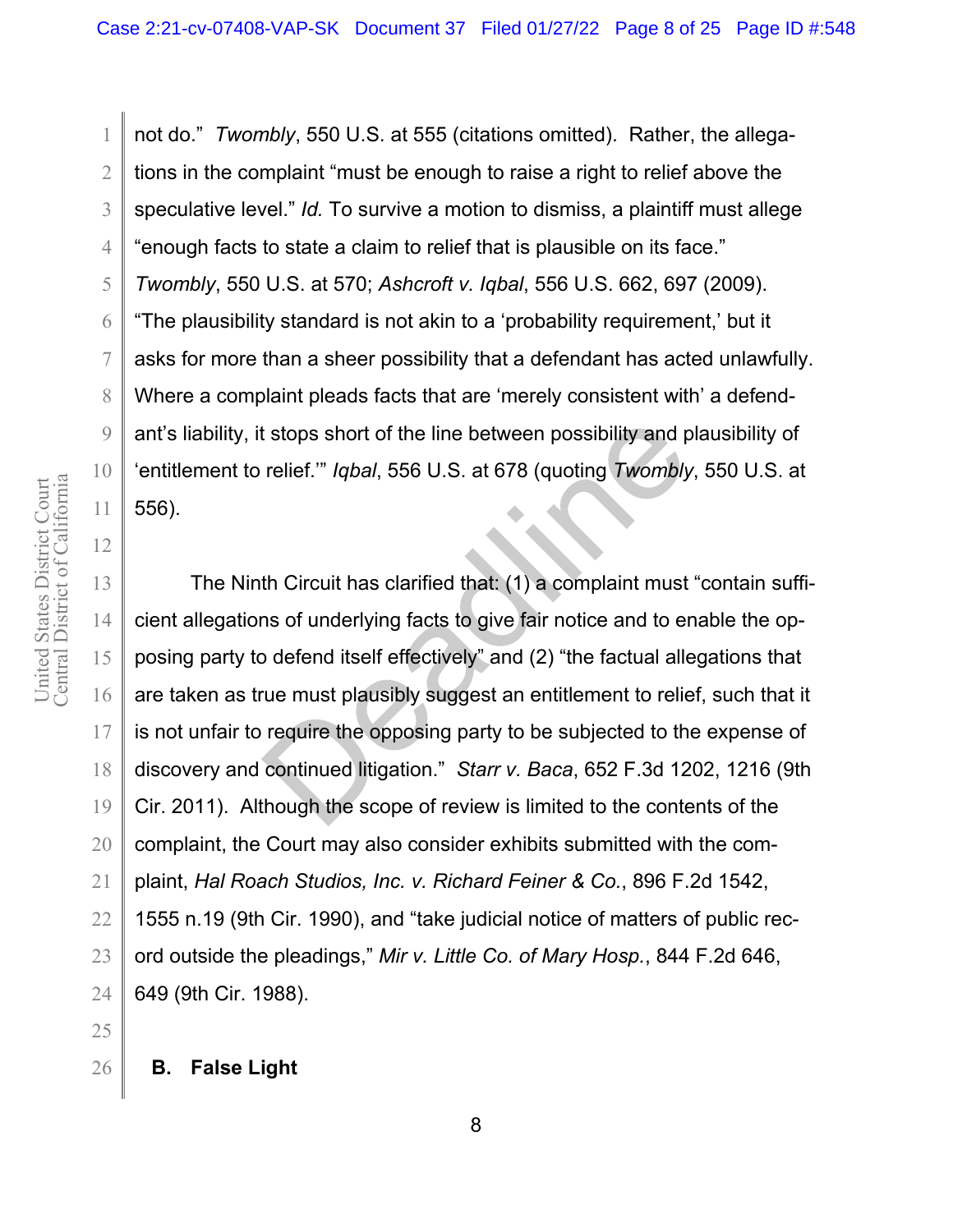To state a claim for false light invasion of privacy, Plaintiff must demonstrate: (1) disclosure to one or more persons (2) information about or concerning Plaintiff presented as factual but that was actually false or created a false impression about him; (3) that was highly offensive and would injure Plaintiff's reputation; (4) constitutional malice; and (5) Plaintiff suffered damages as a result. *Solano v. Playgirl, Inc.*, 292 F.3d 1078, 1082 (9th Cir. 2002) (applying California law). California courts have taken the view that since false light is a division of invasion of privacy tort, the claim must relate to the plaintiff's interest in privacy, and hence cannot involve matters, however offensively misrepresented to the public, which are in essence "public" themselves. *Patton v. Royal Indus., Inc.*, 263 Cal.App.2d 760, 768 (1968). Here, where the challenged statements were exclusively related to Plaintiff's public professional life, she fails to plead that the publication of these statements "intrudes into [her] private li[fe]." *Id.* Because Plaintiff fails to state a claim for false light invasion of privacy, that claim is **DISMISSED** with prejudice.4 the plaintiff's interest in privacy, and hence cann<br>ver offensively misrepresented to the public, whic"<br>themselves. Patton v. Royal Indus., Inc., 263<br>8). Here, where the challenged statements were<br>ntiff's public profession

21

22

23

24

25

26

1

2

3

4

5

6

7

8

9

10

11

12

13

14

15

16

# **C. Defamation Per Se**

To establish a claim for defamation, Plaintiff must plead (a) a publication that is (b) false, (c) defamatory, and (d) unprivileged and that (e) has a

 <sup>4</sup> Plaintiff pleads false light as an alternative theory of liability to the second cause of action for defamation per se. (FAC ¶ 21). Plaintiff's defamation claim, based on the same facts, provides a complete remedy for any damages Plaintiff suffered by the alleged conduct. *See Selleck v. Globe Int'l, Inc.*, 166 Cal. App. 3d 1123, 1129, 1136 (1985) (affirming denial of false light claim which was in substance equivalent to libel claim). Further, given the claims are entirely based on Plaintiff's public, rather than private, life, amendment would be futile. *See Foman v. Davis*, 371 U.S. 178, 182.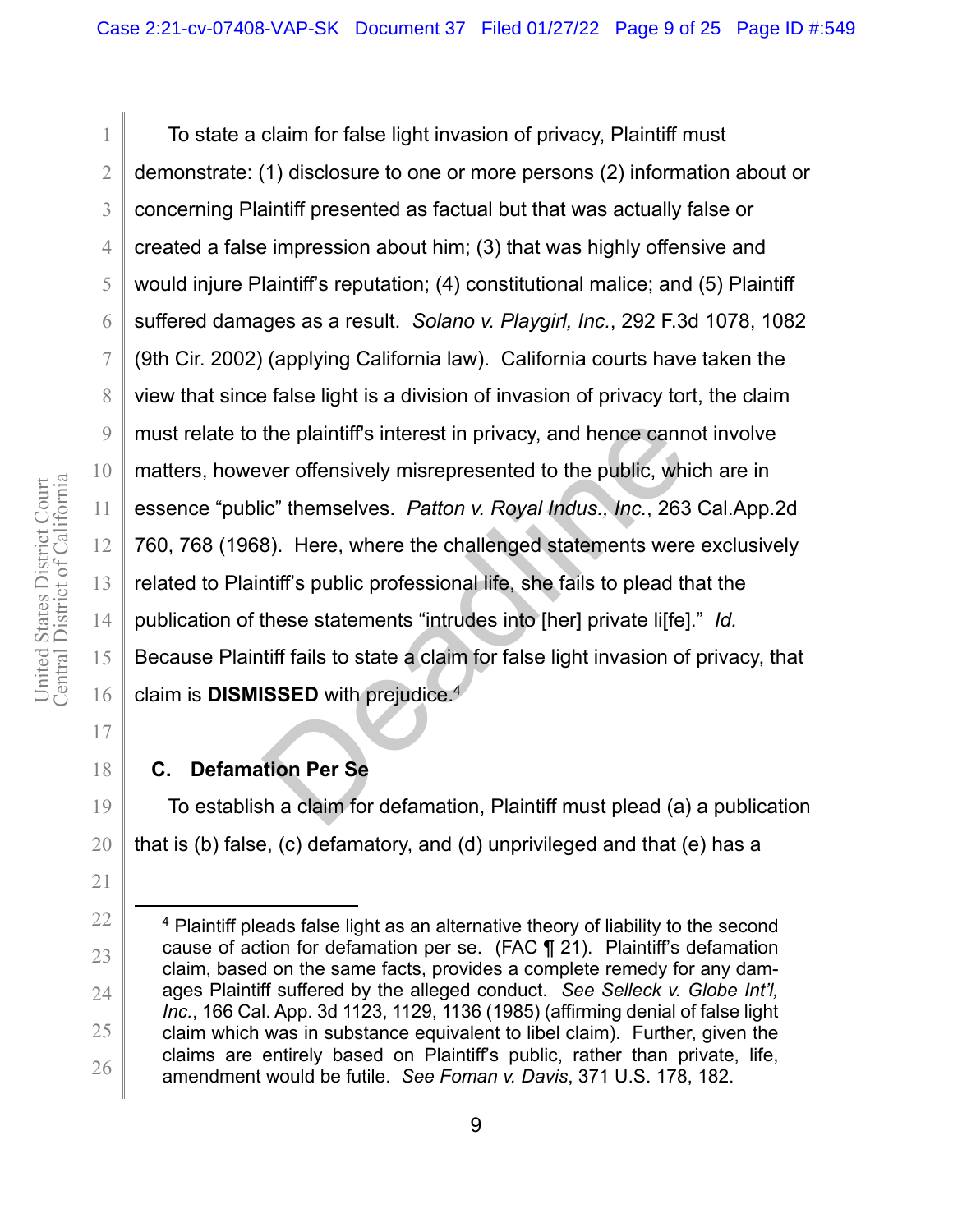2 3 4 5 6 7 8 9 10 12 13 14 15 16 natural tendency to injure or that causes special damage. *Taus v. Loftus*, 40 Cal. 4th 683, 720 (2007). As a public figure, Plaintiff must also plead the requisite constitutional malice. *Reader's Dig. Assn. v. Superior Ct.*, 37 Cal. 3d 244, 256 (1984) (citing *New York Times Co. v. Sullivan*, 376 U.S. 254, 280 (1964)). "Defamation is effected by either of the following: (a) Libel. (b) Slander." Cal Civ. Code § 44. In California, defamation in a television broadcast is treated as slander. *Arno v. Stewart*, 245 Cal. App. 2d 955, 961 (1966). Slander per se is actionable without proof of special damages. Cal. Civ. Code § 46. Slander per se includes such publications which tend to injure a plaintiff with respect to their "office, profession, trade or business, either by imputing to [plaintiff] general disqualification in those respects which the office or other occupation peculiarly requires, or by imputing something with reference to his office, profession, trade, or business that has a natural tendency to lessen its profits." Cal. Civ. Code § 46(3). If a plaintiff establishes the Line injured her with respect to her profession or trade, this is sufficient to establish slander per se under section 46(3) and does not require proof of actual damage. *Id.* S. Slander per se includes such publications whiff with respect to their "office, profession, trade of ting to [plaintiff] general disqualification in those e or other occupation peculiarly requires, or by in reference to

Netflix contends that Plaintiff fails to plead the elements of this claim, specifically arguing that: (1) Plaintiff fails to plead falsity because a reasonable viewer would not believe the Line conveyed an objective fact; (2) the Line is not defamatory because it contains no defamatory implication, or because a reasonable viewer would not see the defamatory implication because it relies on information that is not common knowledge; (3) the Line falls under the "substantial truth" defense; and (4) Plaintiff cannot plead the requisite "actual malice." (Motion at 3).

11

1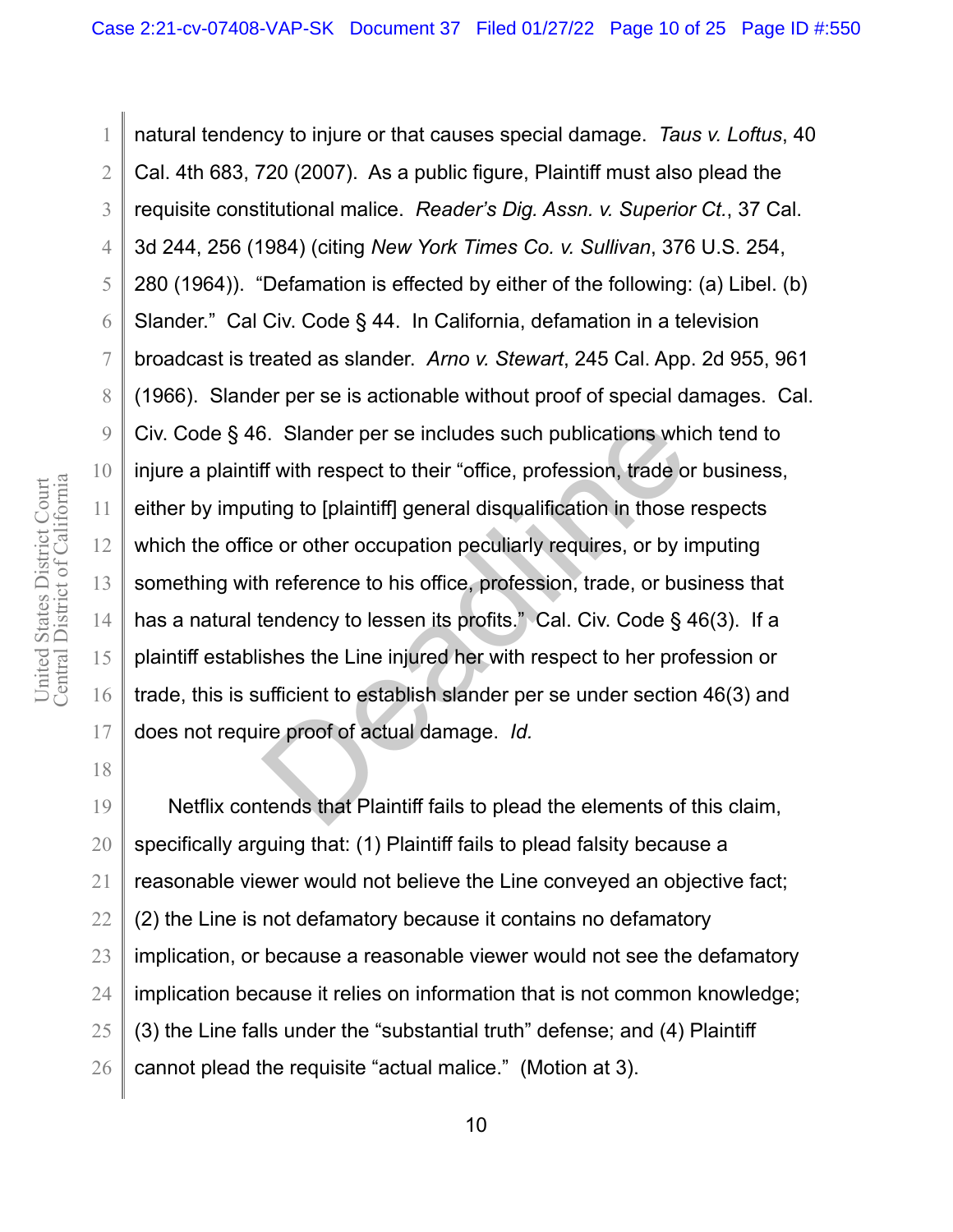1

2

3

4

5

6

7

8

9

10

11

12

13

14

15

17

18

19

#### 1. Falsity – Whether the Line Conveyed Objective Fact

To state a defamation claim, a plaintiff must present a statement of fact that is provably false. *Seelig v. Infinity Broad. Corp.*, 97 Cal. App. 4th 798, 809 (2002) (citing *Milkovich v. Lorain Journal Co.*, 497 U.S. 1, 20 (1990)). "Whether published material is reasonably susceptible of an interpretation which implies a provably false assertion of fact . . . is a question of law for the court." *Couch v. San Juan Unified Sch. Dist.*, 33 Cal. App. 4th 1491, 1500 (1995). "This question must be resolved by considering whether the reasonable or 'average' reader would so interpret the material." *Id.* "Statements do not imply a provably false factual assertion and thus cannot form the basis of a defamation action if they cannot reasonably [be] interpreted as stating actual facts about an individual." *Nygard, Inc. v. Uusi-Kerttula*, 159 Cal. App. 4th 1027, 1048 (2008) (internal quotations omitted). "This question must be resolved by considering "<br>
"average" reader would so interpret the material.<br>
o not imply a provably false factual assertion and<br>
of a defamation action if they cannot reasonably<br>
stating actual fact

16 Netflix argues that no reasonable viewer would have understood the Line to convey a statement of fact because the Series is an entirely fictional work. (Motion at 12). Netflix points to various cases for the proposition that "[f]ictional works have no obligation to the truth." (Motion at 12 (quoting *Sarver v. Hurt Locker LLC*, No. 2:10-CV-09034-JHN (JCx), 2011 WL 11574477, at \*8 (C.D. Cal. Oct. 13, 2011), *aff'd sub nom. Sarver v. Chartier*, 813 F.3d 891 (9th Cir. 2016))).

As an initial matter, Netflix does not cite, and the Court is not aware, of any cases precluding defamation claims for the portrayal of real persons in otherwise fictional works. On the contrary, the fact that the Series was a

25

26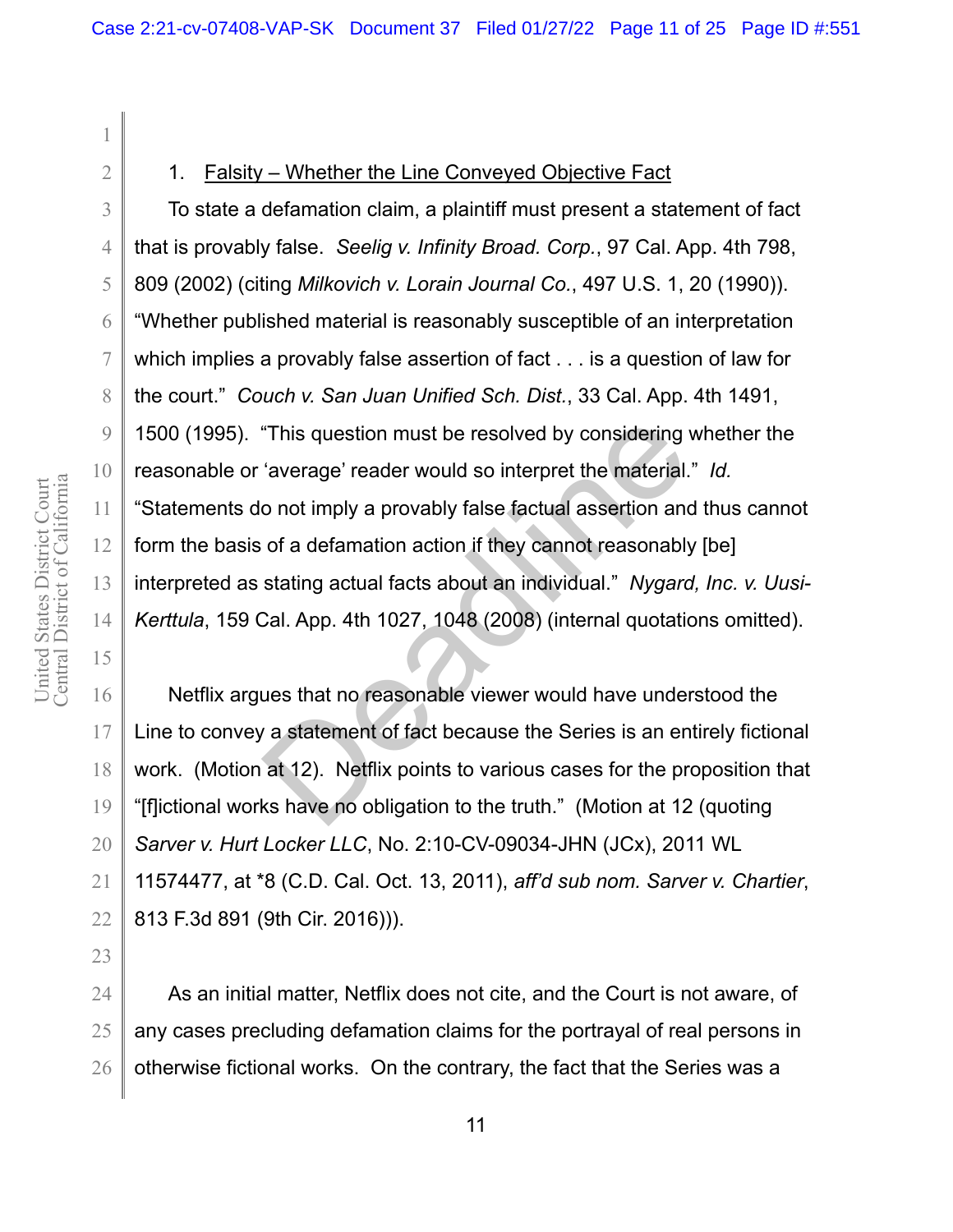4 5 6 7 9 10 fictional work does not insulate Netflix from liability for defamation if all the elements of defamation are otherwise present. *See Bindrim v. Mitchell*, 92 Cal. App. 3d 61, 73 n.2, 76 (1979), *cert. denied*, 444 U.S. 984 (1979), *disapproved of on other grounds by McCoy v. Hearst Corp.*, 42 Cal. 3d 835 (1986) (fictional character in the novel was identifiable as the real person); *see also Partington v. Bugliosi*, 56 F.3d 1147, 1155 (9th Cir. 1995) (creators of docudramas that mix fact and fiction "must attempt to avoid creating the impression that they are asserting objective facts"). The test is whether a reasonable viewer would understand the character to be the person identified and to have the characteristics as described. *See Sarver*, 2011 WL 11574477, at \*8. Courts "must look to the specific context in which the statements were made and to the content of the statements themselves" to determine whether the speaker "creat[ed] the impression that they [were] asserting objective facts." *Partington*, 56 F.3d at 1155. ewer would understand the character to be the proto have the characteristics as described. See S<sub>i</sub> at \*8. Courts "must look to the specific context erre made and to the content of the statements the statement of the state

16 17 18 19 In the last episode, the Series identifies Plaintiff in dialogue by a fictional commentator analyzing fictional character Beth Harmon's likelihood of defeating a fictional chess champion. (FAC ¶¶ 41–42). Despite the presence of fiction surrounding the Line, however, the Court cannot ignore that the Series does reference real people and events and most importantly, the Line identifies a real person, Plaintiff, by name, references her real career, and then shows an actor sitting in the audience who resembles Plaintiff. (*Id.* ¶ 43). In other words, a "physical description," "biographical references" and unique identifying characteristics which "would allow a reasonable person to conclude that the fictional [Nona Gaprindashvili] was in fact the real [Nona Gaprindashvili]" accompany the Line. *Tamkin v. CBS* 

1

2

3

8

11

12

13

14

15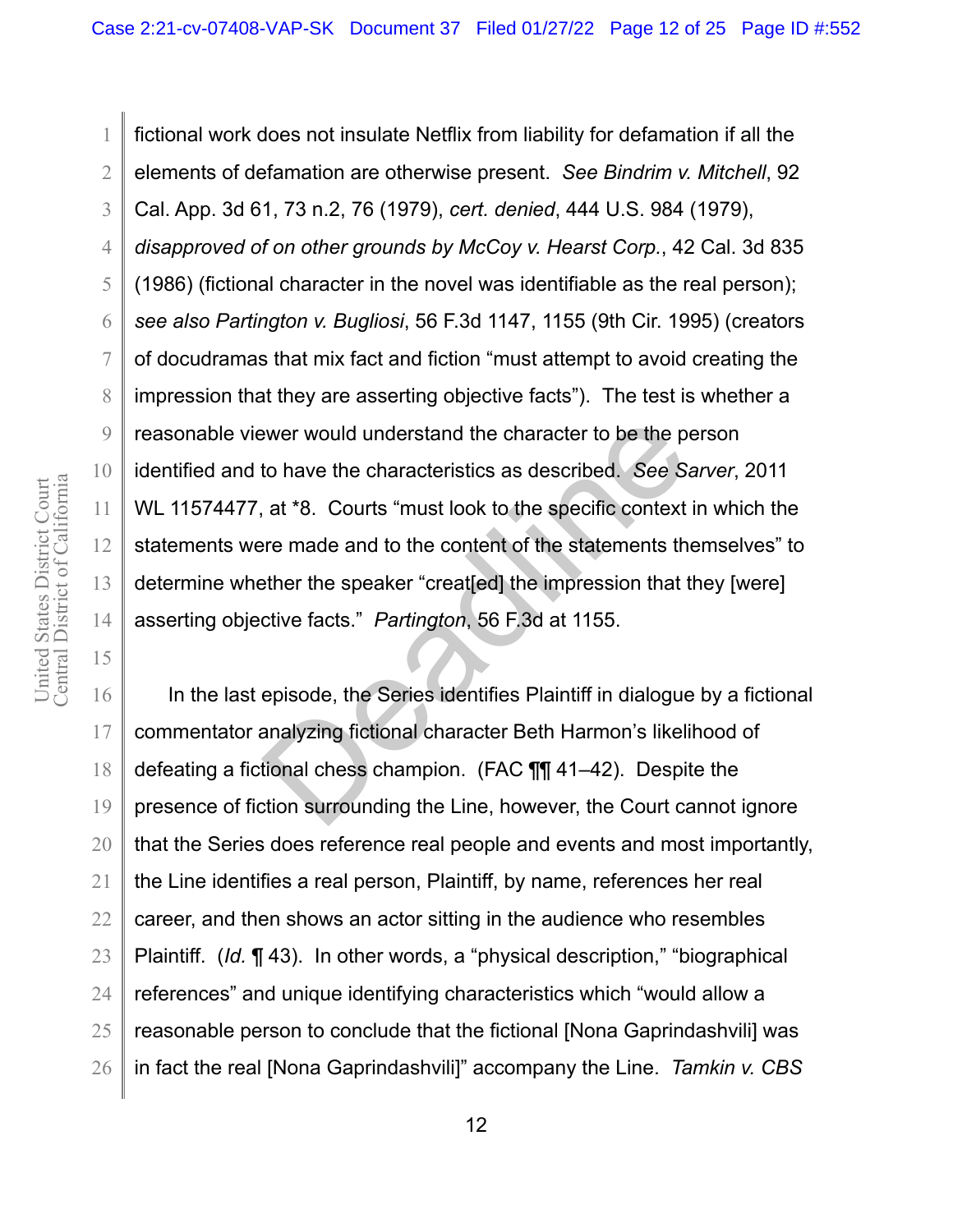*Broad., Inc.*, 193 Cal. App. 4th 133, 147 (2011). Not only does this close the gap between associating the supposedly fictional character with the real person, but regardless of whether viewers recognized Plaintiff's name (as indeed, some did), viewers may reasonably have believed the comment to be one of these historical details incorporated into the Series.

The Court also considers the presence of the disclaimer that the Series is a work of fiction as a factor in this analysis, albeit not a dispositive one. *Mossack Fonseca & Co. v. Netflix, Inc.*, No. 19-CV-9330-CBM (ASx), 2020 WL 8510342, at \*4 (C.D. Cal. Dec. 23, 2020). The cases that Defendant cites on this point are distinguishable.

In *Mossack*, the court considered a film portraying a law firm that represented clients involved with money laundering, tax evasion, and other criminal conduct. 2020 WL 8510342, at \*4. The court found that no reasonable viewer would believe the film was making "assertions of objective fact," rather than a dramatization, "particularly given the statement at the beginning of the Film 'BASED ON ACTUAL SECRETS' which sets the stage and the disclaimer at the end of the Film that states the Film is fictionalized. . . ." *Id.* Here, the Series includes a similar disclaimer, but the Line resembles one of those factual details incorporated into the Series for believability more than it resembles the main plot devices, such as Beth Harmon, or the law firm, which are clearly fictional or at least dramatized. In *De Havilland v. FX Networks, LLC*, the court found that fictionalized interviews portrayed in the work would not reasonably be interpreted as seca & Co. v. Netflix, Inc., No. 19-CV-9330-CBM<br>at \*4 (C.D. Cal. Dec. 23, 2020). The cases that loint are distinguishable.<br>k, the court considered a film portraying a law fir<br>ients involved with money laundering, tax evasi

1

2

3

4

5

6

7

8

9

10

11

12

13

14

15

16

17

18

19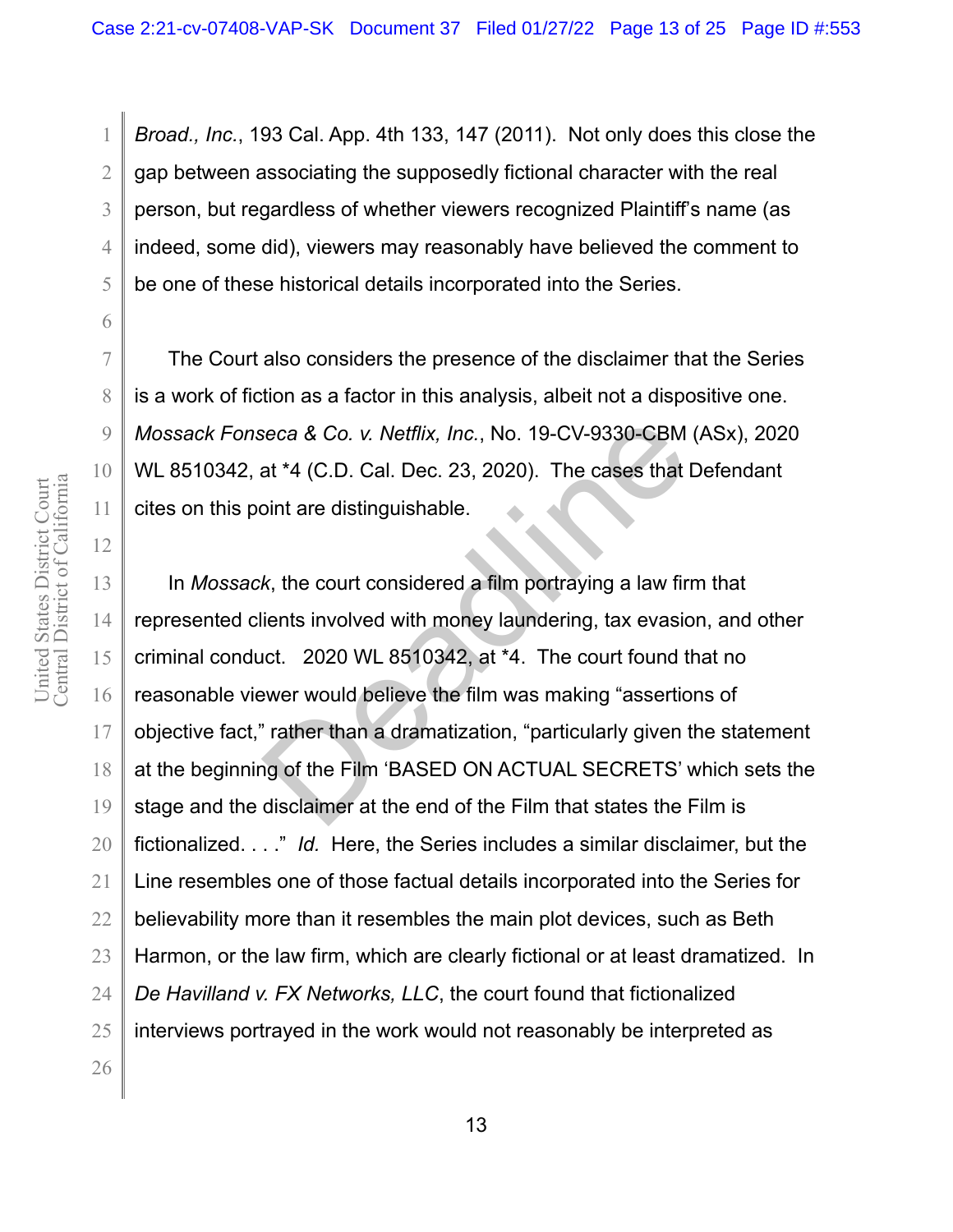literal statements of the actual person, which has little bearing on the issues here. 21 Cal. App. 5th 845, 867–68.

Moreover, the Series purports to be set in a historical setting and does reference real people and events. (Decl. of Scott Frank ("Frank Decl."), Dkt. 21-7 ¶ 6). In context, therefore, Netflix "creat[ed] the impression that [it] was asserting objective facts." *Partington*, 56 F.3d at 1155. Plaintiff sufficiently pleads falsity because the Line is "reasonably susceptible of an interpretation which implies a provably false assertion of fact." *Couch*, 33 Cal. App. 4th at 1500.

# 2. Defamatory Meaning – Whether the Line Carries a Defamatory Implication and Whether a Reasonable Viewer Would Have Understood a Defamatory Implication

Netflix next argues that even if believed, the Line is not defamatory because a reasonable viewer would not conclude that the Line "never faced men" carries the implication of Plaintiff's inferiority, the defamatory meaning attributed by Plaintiff. (Motion at 15).<sup>5</sup> Netflix contends that this implication is inconsistent with the "Series' portrayal of the structural barriers that impeded women's advancement in elite chess during the 1960s." (Motion at 15). In other words, Netflix advances an interpretation that Nona Gaprindashvili "never faced men" not because she was inferior, but rather which implies a provably false assertion of fact."<br>at 1500.<br>atory Meaning – Whether the Line Carries a Det<br>ation and Whether a Reasonable Viewer Would I<br>stood a Defamatory Implication<br>t argues that even if believed, the Li

1

2

3

4

5

6

7

8

9

10

11

12

13

14

15

16

17

18

19

20

21

<sup>23</sup>  24 25 26 <sup>5</sup> In the alternative, Netflix argues that even if the Line implies inferiority, that implication is statement of opinion rather than a "provably false factual assertion." Motion 16–17. In doing so, Netflix confuses the question of defamatory meaning with the element of falsity. The line between a statement of fact versus opinion is relevant for the latter. If Netflix concedes the Line carries the implication of inferiority, Plaintiff has adequately pleaded the element of defamatory meaning.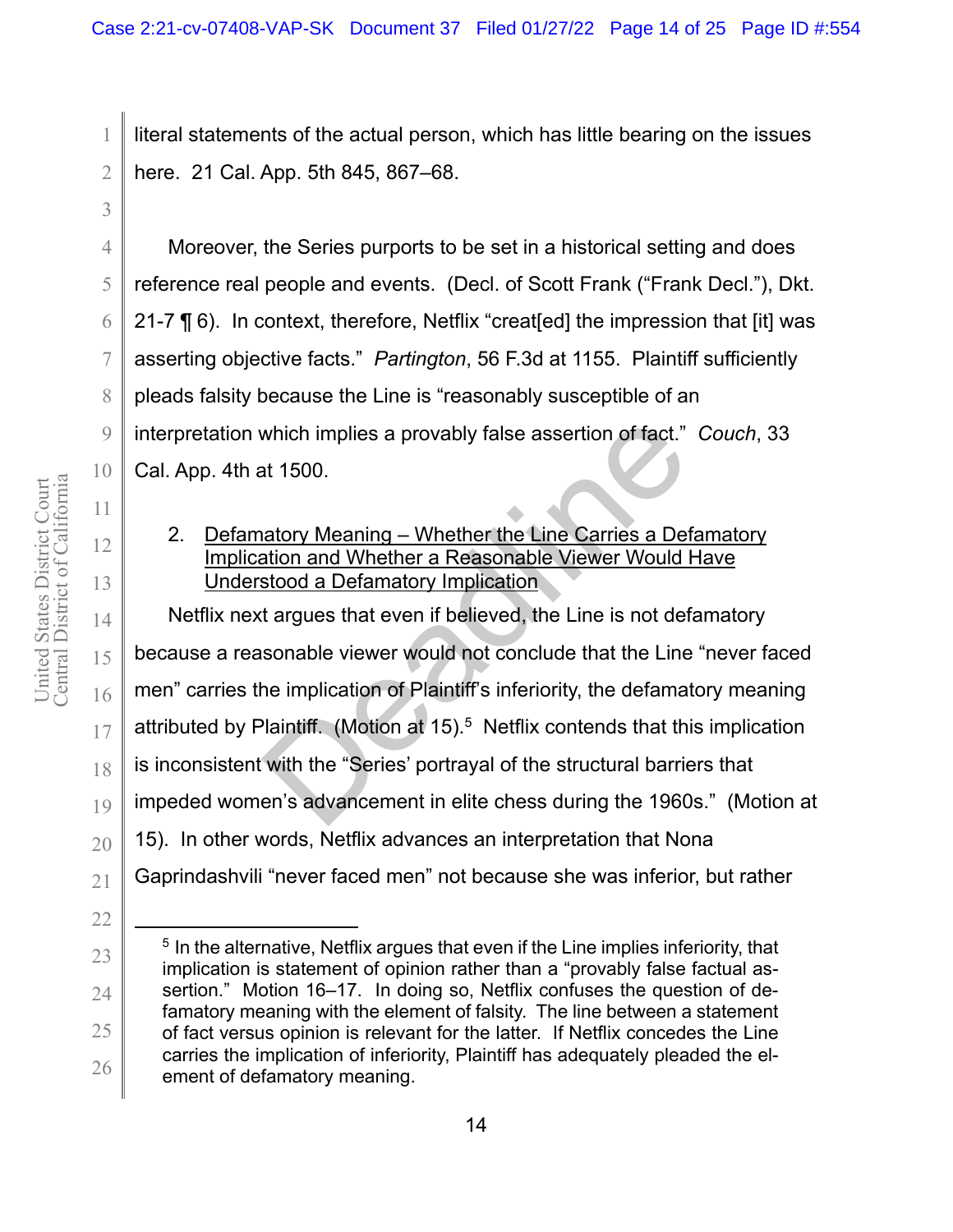because she had simply been impeded by the structural barriers depicted in the Series.

Defamation is an invasion of the interest in reputation. *Gilbert v. Sykes*, 147 Cal. App. 4th 13, 27 (2007). A falsehood is defamatory if it "attribute[es] to a person specific misdeeds or certain unfavorable characteristics or qualities, or uttering certain other derogatory statements regarding a person, constitutes slander." *Nguyen-Lam v. Cao*, 171 Cal. App. 4th 858, 867 (2009). In addition to false statements that cause actual damage, the California Legislature has specified slander per se categories, which include false and unprivileged publications that "tend[] directly to injure [a plaintiff] with respect to [her] profession, trade, or business." Cal. Civ. Code § 46.

"If it is determined that the publication is susceptible of a defamatory meaning and also of an innocent and nondefamatory meaning it is for the jury to determine which meaning would be given to it by the average reader." *Patton v. Royal Indus., Inc.*, 263 Cal. App. 2d 760, 765 (1968). "The fact that an applied defamatory charge or insinuation leaves room for an innocent interpretation as well does not establish that the defamatory meaning does not appear from the language itself." *O'Connor v. McGraw-Hill, Inc.*, 159 Cal. App. 3d 478, 485 (1984); *see also Solano*, 292 F.3d at 1084 ("[O]ur inquiry is not to determine whether the publication may have an innocent meaning but rather to determine if it reasonably conveys a defamatory meaning."). dition to false statements that cause actual dama<br>
islature has specified slander per se categories,<br>
ivileged publications that "tend[] directly to injure<br>
o [her] profession, trade, or business." Cal. Civ.<br>
or [her] prof

Central District of California United States District Court<br>Central District of California United States District Court

1

2

3

4

5

6

7

8

9

10

11

12

13

14

15

16

17

18

19

20

21

22

23

24 25 26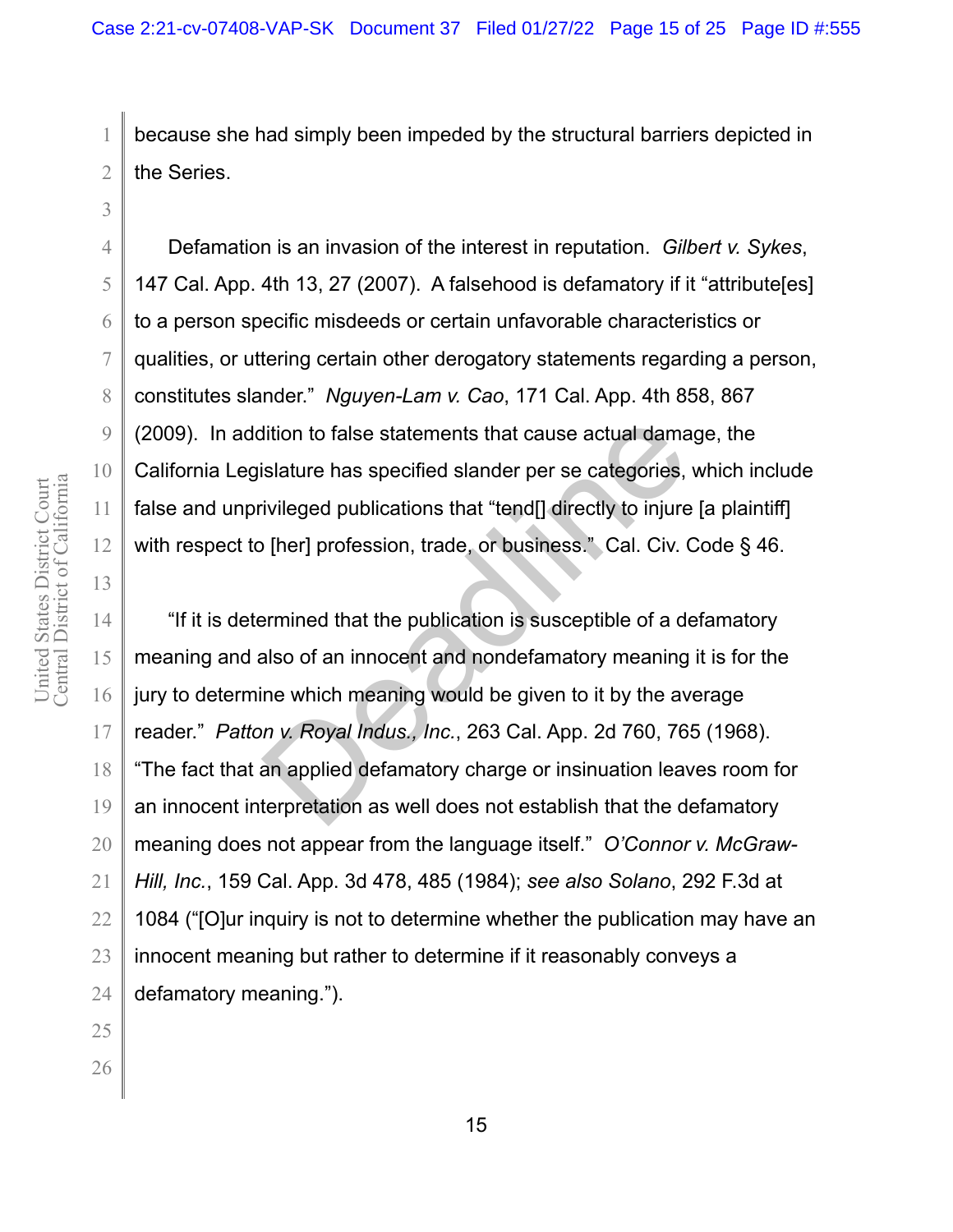1 2 3 4 5 6 7 8 9 10 11 12 13 14 15 16 17 18 19 20 21 22 Here, the Line in context discusses why a male Russian chess master underestimated Beth Harmon. The commentator delivering the Line explains that Harmon's gender is her most noteworthy characteristic but adds: "even [her gender is] not unique in Russia. There's Nona Gaprindashvili, *but she's the female world champion and has never faced men*. My guess is Laev was expecting an easy win . . . ." (FAC ¶ 63). The Line clearly conveys an import to the very feat of playing chess against men—not only because men were believed to be better at chess, but also because it was a monumental achievement to break into that world. Breaking these gender barriers is a primary theme of the Series, which celebrates Harmon for doing just that. The Line also uses Plaintiff as a comparison point to Harmon, one with lesser achievements. An average viewer easily could interpret the Line, as Plaintiff contends, as "disparaging the accomplishments of Plaintiff" and "carr[ying] the stigma that women bear a badge of inferiority" that fictional American woman Harmon, but not Plaintiff, could overcome. (Opp. at 11). At the very least, the line is dismissive of the accomplishments central to Plaintiff's reputation. Given Plaintiff's allegations about the role Plaintiff's reputation plays as a matter not merely of personal pride, but in her ongoing professional pursuits, such a falsehood "constitutes an injury to reputation," that "tends directly to injure [Plaintiff] with respect to [her] profession, trade, or business." *Nguyen-Lam*, 171 Cal. App. 4th at 867; Cal. Civ. Code § 46. ise it was a monumental achievement to break in<br>
e gender barriers is a primary theme of the Serie<br>
rmon for doing just that. The Line also uses Plai<br>
bint to Harmon, one with lesser achievements. A<br>
could interpret the Li

Plaintiff further alleges that viewers did in fact attribute a defamatory meaning to the Line. (FAC ¶¶ 51–57). Such evidence, while not dispositive, supports how a "reasonable" viewer might have understood the Line. *See*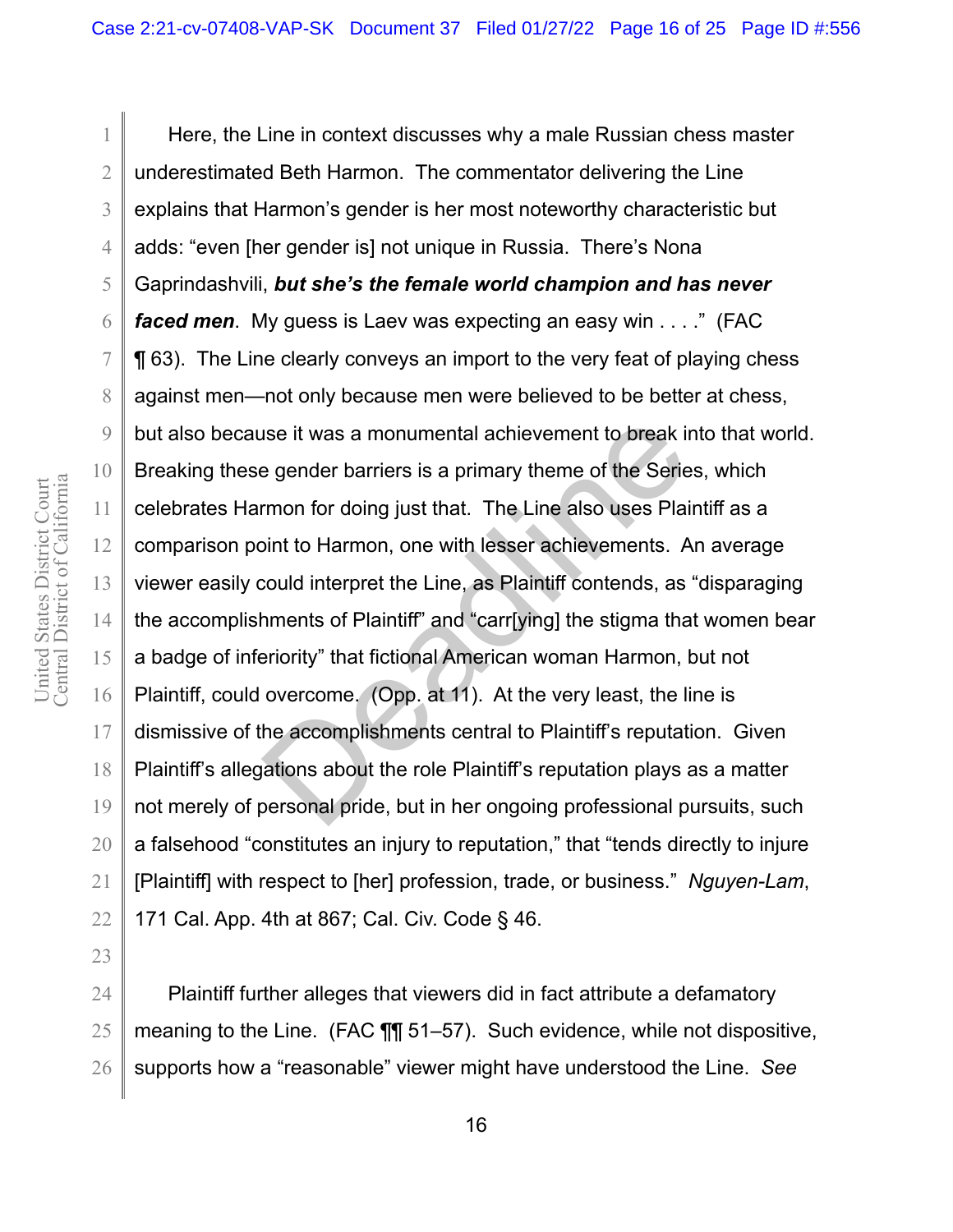*Tah v. Global Witness Publishing, Inc.*, 413 F. Supp. 3d 1, 11–12 (D.D.C. 2019), *aff'd*, 991 F.3d 231 (D.C. Cir. 2021), *cert. denied*, 2021 WL 5043599 (Nov. 1, 2021). Because this falsehood tends to "directly to injure [her] in respect to [her] office, profession, trade, or business," it qualifies as defamation per se. *Balla v. Hall*, 59 Cal. App. 5th 652, 675 (2021), *review denied* (Apr. 14, 2021) (quoting Civ. Code § 46(3)).

Netflix next argues that Plaintiff cannot establish defamation per se because understanding the alleged defamatory implication requires knowledge of competitive Soviet chess in the 1960s. (Motion at 19). Netflix argues that the audience "would be able to recognize a defamatory meaning only by virtue of his or her knowledge of specific facts and circumstances, extrinsic to the publication, which are not matters of common knowledge rationally attributable to all reasonable persons," making the claim defamation *per quod*, which unlike defamation per se, requires proof of special damages. *McGarry v. Univ. of San Diego*, 154 Cal. App. 4th 97, 112 (2007). rstanding the alleged defamatory implication req<br>competitive Soviet chess in the 1960s. (Motion a<br>e audience "would be able to recognize a defamator<br>of his or her knowledge of specific facts and circ<br>publication, which are

Netflix cites *Balla v. Hall* to no avail. (Motion at 18 (citing *Balla*, 59 Cal. App. 5th 652)). In that case, the court held that a campaign advertisement for a politician implying that one of the council members supported the defendant candidate was not per se defamatory because for readers to perceive the advertisement as harmful, they would need to know who the defendant candidate was and his views within that specific community. *Balla*, 59 Cal. App. 5th at 690. The Court disagrees that understanding the negative implication of the Line requires any specific knowledge of chess

1

2

3

4

5

6

7

8

9

10

11

12

13

14

15

16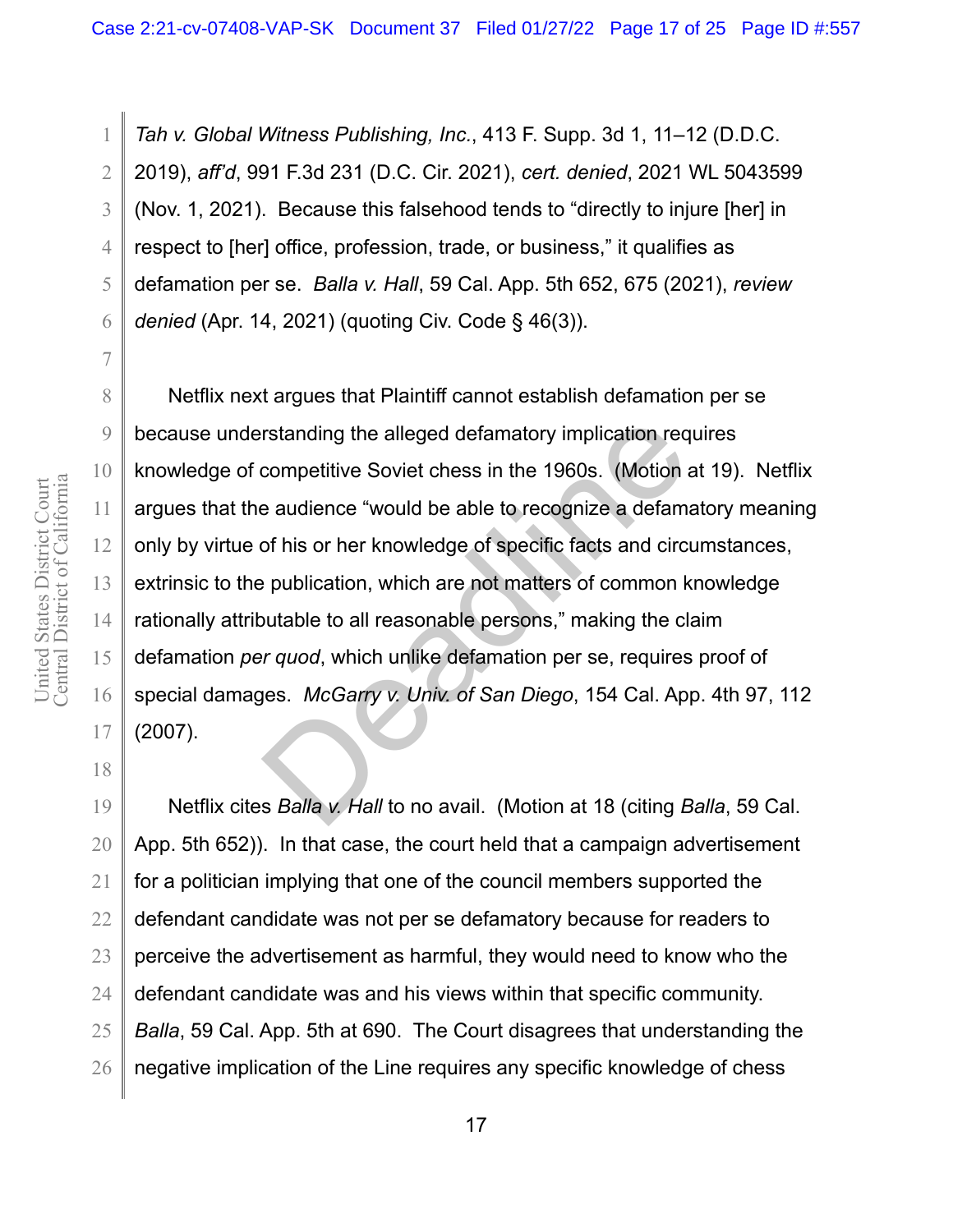2 3 4 5 6 7 history. The statement that a politician supports another political candidate is neutral unless one understands details about both politicians' positions and their constituencies. In contrast, the defamatory implication of a statement denying a person's notable accomplishments in the world of their profession requires no specific knowledge. Moreover, injury to one's professional reputation is an enumerated per se category in the California Civil Code. Cal. Civ. Code § 46(3).

### 3. Substantial Truth Defense

The substantial truth defense protects allegedly defamatory speech where "the imputation is substantially true so as to justify the 'gist or sting' of the remark," even if there is "slight inaccuracy in the details." *Heller v. NBCUniversal, Inc.*, No. 15-CV-09631-MWF (KSx), 2016 WL 6583048, at \*4 (C.D. Cal. June 29, 2016) (citing *Summit Bank v. Rogers*, 206 Cal. App. 4th 669, 697 (2012)). An allegedly defamatory statement "is not considered false unless it would have a different effect on the mind of the reader from that which the pleaded truth would have produced." *Masson v. New Yorker Magazine, Inc.*, 501 U.S. 496, 516–17 (1991). antial Truth Defense<br>antial truth defense protects allegedly defamatory<br>butation is substantially true so as to justify the 'g<br>ven if there is "slight inaccuracy in the details." *F*<br>*Inc.*, No. 15-CV-09631-MWF (KSx), 2016

Netflix argues the substantial truth defense bars Plaintiff's claims because "[a] reasonable viewer would have interpreted the Line in context to refer to Plaintiff's never facing male players at significant tournaments in the Soviet Union before 1968." (Motion at 21). Even if the Line would be interpreted in this fashion, Plaintiff alleges her "notable successes against men began with her successful entry into the Challengers Section of the Hastings International Chess Congress in England in 1963, which she won,

1

8

9

10

11

12

13

14

15

16

17

18

19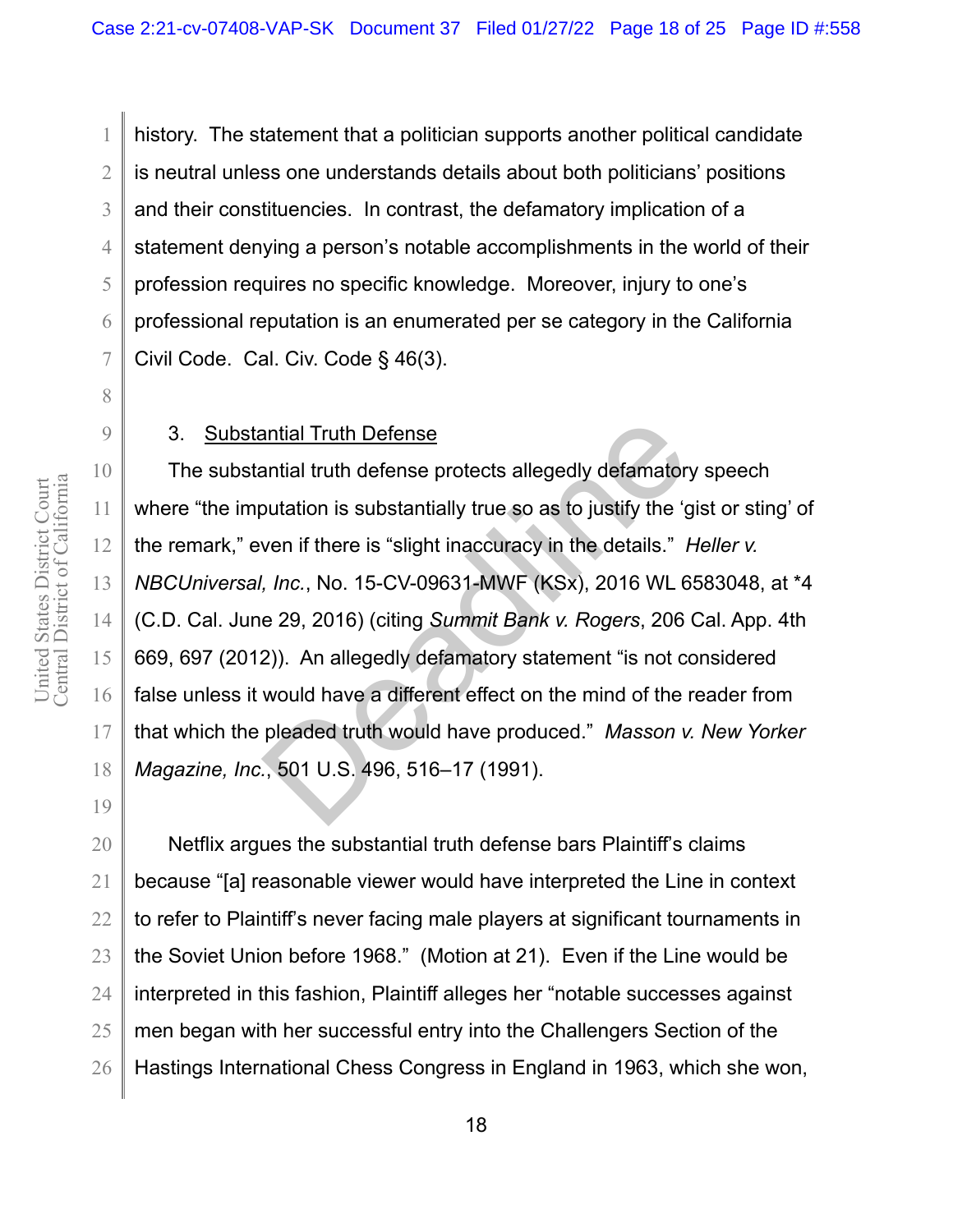2 3 4 5 6 7 8 defeating several male players." (FAC ¶ 21). Plaintiff further alleges multiple other notable successes against men in significant tournaments before 1968. (*Id.* ¶¶ 22–24). The pleaded truth would have an entirely different "effect on the mind of the reader," *Masson*, 501 U.S. at 516–17, as the truth would have portrayed Plaintiff as a trailblazer that Beth Harmon followed, or another woman chess player on a parallel path. Instead, the reference to Plaintiff serves to elevate Harmon as being peerless in her achievement of "facing men."

### 4. Actual Malice Requirement

As a public figure, Plaintiff must plead "actual malice," that is, that Netflix published the defamatory statement "with knowledge that it was false or with reckless disregard of whether it was false or not." *Reader's Dig. Ass'n. v. Superior Ct.*, 37 Cal. 3d 244, 256 (1984) (citing *New York Times Co. v. Sullivan*, 376 U.S. 254, 280 (1964)). Malice Requirement<br>
2 figure, Plaintiff must plead "actual malice," that<br>
defamatory statement "with knowledge that it wa<br>
gard of whether it was false or not." Reader's Di<br>
37 Cal. 3d 244, 256 (1984) (citing New York Time

"When the expressive work at issue is fiction, or a combination of fact and fiction, the 'actual malice' analysis takes on a further wrinkle." *De Havilland*, 21 Cal. App. 5th at 870. After all, "[p]ublishing a fictitious work about a real person cannot mean the author, by virtue of writing fiction, has acted with actual malice." *Id.* Recognizing this, California courts require plaintiffs to demonstrate "that [the defamatory statement] either deliberately cast [plaintiff] . . . in an equivocal fashion in the hope of insinuating a defamatory import to the reader, or that [defendant] knew or acted in reckless disregard of whether [its] words would be interpreted by the average reader as defamatory statements of fact." *Id.* (quoting *Good* 

1

9

10

11

12

13

14

15

16

17

18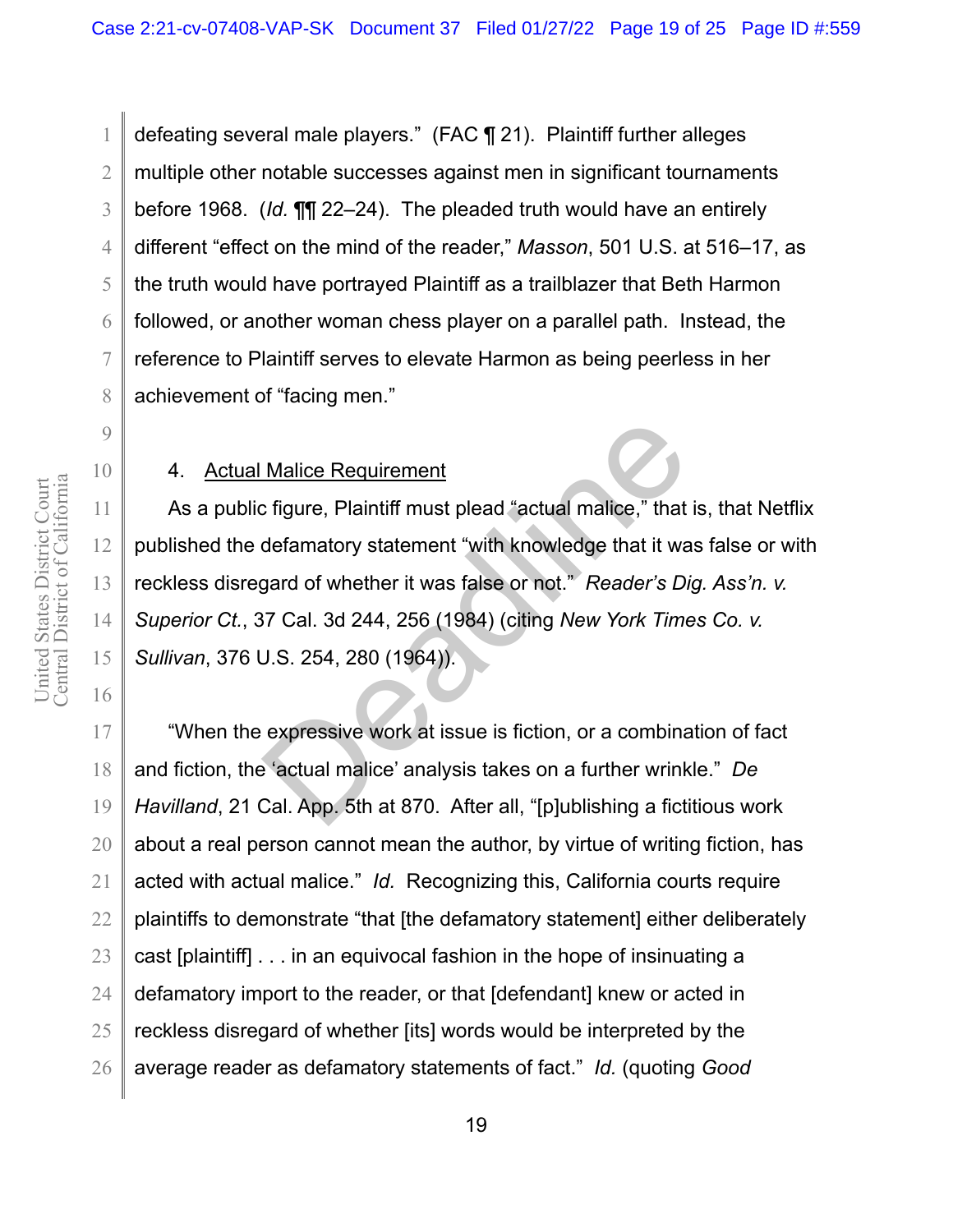*Government Group of Seal Beach, Inc. v. Superior Court*, 22 Cal.3d 672, 684 (1978)).

Plaintiff alleges the text on which the Line was based adapted from the Tevis Novel states: "There was Nona Gaprindashvili, not up to the level of this tournament, but a player who had met all these Russian Grandmasters many times before." (FAC ¶ 62). In the declaration of show creator Frank Scott, attached to the Motion, Frank concedes to altering the Line from this text on which he based the plot of the Series. (Frank Decl. ¶¶ 17–18). The fact that the creators based the Line on text which states that Plaintiff had not only faced the male Russian Grandmasters, but had in fact faced them "many times before," strongly indicates actual knowledge of the falsity of the statement. Particularly in light of the text from the Novel, Netflix's argument that it conducted diligent research and "believed [the Line] to be accurate," (Frank Decl. ¶ 15), is unavailing because either the show creator knew the truth and ignored it, or he "deliberately decided not to acquire knowledge off acts that might confirm the probable falsity of [the Line]." *McGarry*, 154 Cal. App. 4th at 114. For this reason, Netflix's argument that it relied on two chess experts to confirm the historical chess details of the screenplay adaptation is also unavailing. (Motion at 3). Plaintiff's allegations and submitted declarations demonstrate that "[a]nyone who is at all familiar with the game [of chess] and its history knows of Nona Gaprindashvili" and that "[a]ny simple Google search" would have revealed the truthful information. (Decl. of Nicholas Carlin ("Carlin Decl."), Dkt. 28-2 ¶¶ 6, 7). ne based the plot of the Series. (Frank Decl. ¶||<br>
reators based the Line on text which states that F<br>
the male Russian Grandmasters, but had in fact<br>
efore," strongly indicates actual knowledge of the<br>
refore," strongly i

1

2

3

4

5

6

7

8

9

10

11

12

13

14

15

16

17

18

19

20

21

22

23

24

25

26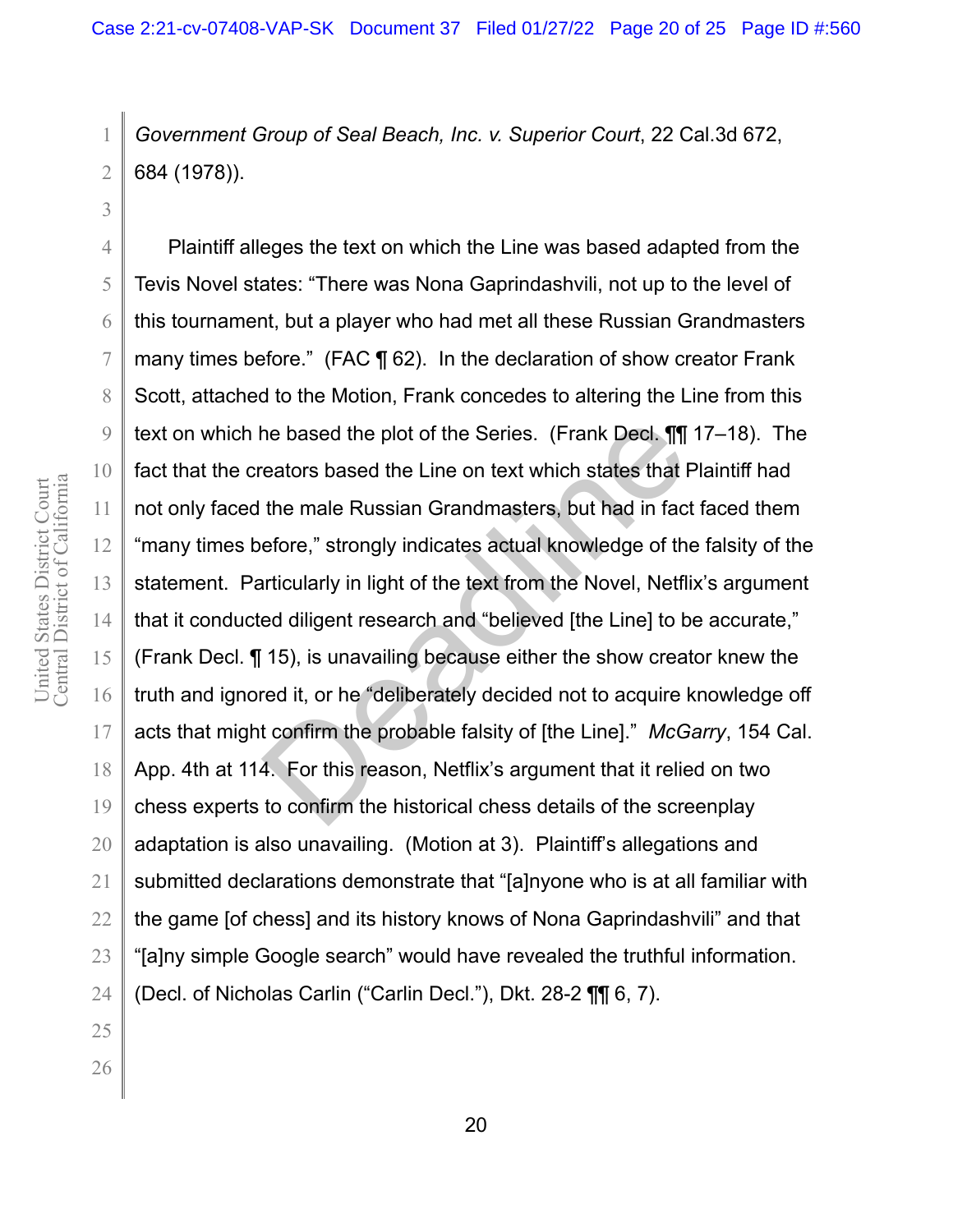1

2

3

4

5

6

7

8

9

10

11

12

13

14

15

16

17

18

19

20

21

22

23

Even considering the fictional nature of the novel and the Series, the decision to use the Line at best demonstrates "that [Netflix] knew or acted in reckless disregard of whether [its] words would be interpreted by the average reader as defamatory statements of fact." *De Havilland*, 21 Cal. App. 5th at 870 (quoting *Good Government Group*, 22 Cal.3d at 684). Although Frank declares he "believed [the Line] to be accurate" and "intended to honor [Plaintiff], not disparage her," (Frank Decl. ¶ 15), the inclusion of the Line evinces a reckless disregard that viewers would interpret the Line as defamatory. *See supra* section II.C.2.

# **III. MOTION TO STRIKE**

Netflix moves to strike the FAC on the grounds that it attacks Netflix's constitutionally protected free speech rights in violation of California's anti-SLAPP statute. Cal. Civ. P. § 425.16.

# **A. Legal Standard**

California's anti-SLAPP statute "provides for the early dismissal of certain unmeritorious claims that are brought to thwart constitutionally protected speech or petitioning activity." *Robinzine v. Vicory*, 143 Cal. App. 4th 1416, 1420–21 (2006). An anti-SLAPP motion is available to defendants in federal court. *Graham-Sult v. Clainos*, 756 F.3d 724, 735 (9th Cir. 2014). ine as defamatory. See supra section II.C.2.<br>
III. MOTION TO STRIKE<br>
ves to strike the FAC on the grounds that it attac<br>
y protected free speech rights in violation of Calif<br>
2. Cal. Civ. P. § 425.16.<br>
tandard<br>
santi-SLAPP

24 25 26 A SLAPP suit is "a meritless lawsuit filed primarily to chill the defendant's exercise of First Amendment rights." *Paul v. Friedman*, 95 Cal. App. 4th 853, 861 (2002). California's anti-SLAPP statute allows a defendant to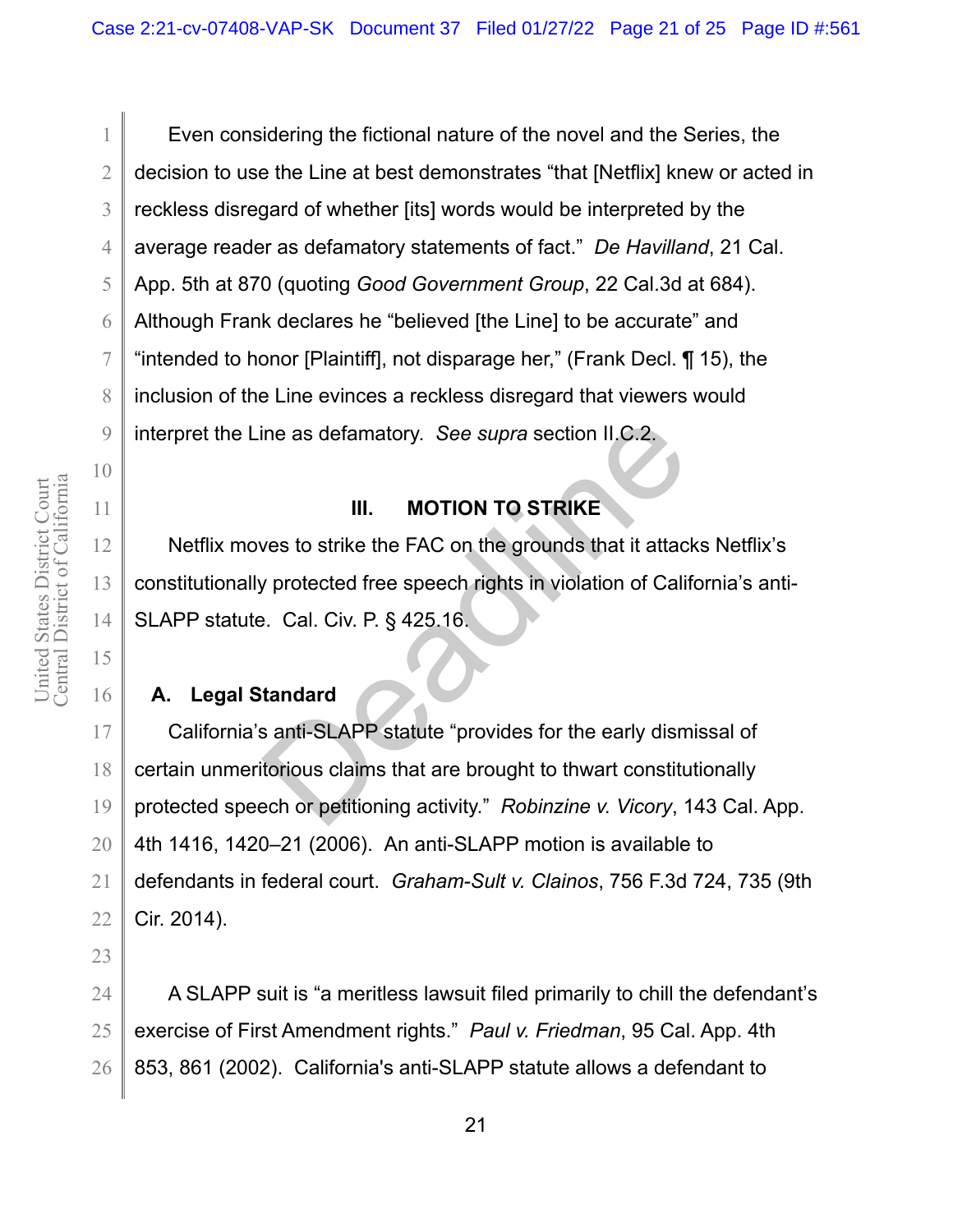Central District of California United States District Court<br>Central District of California United States District Court

1

2

3

4

5

6

7

8

9

10

11

12

13

14

15

16

26

move to dismiss "certain unmeritorious claims that are brought to thwart constitutionally protected speech or petitioning activity." *Robinzine*,143 Cal. App. 4th at 1420–21. To prevail on such a motion, Netflix must make a threshold showing that the challenged cause of action in fact "arise[s] from an act in furtherance of the defendant's rights of petition or free speech." *Graham-Sult*, 756 F.3d at 735 (internal quotations and citation omitted). If Netflix makes that showing, the burden shifts to plaintiff to show that it has "a reasonable probability of prevailing in its claims for those claims to survive dismissal." *Id.*; Cal. Code Civ. P. § 425.16(b)(1). "In making its determination [on an anti-SLAPP motion], the court shall consider the pleadings, and supporting and opposing affidavits stating the facts upon which the liability or defense is based." Cal. Civ. Proc. Code § 425.16(b)(2). The plaintiff must meet its burden of proving a prima facie case "with admissible evidence." *Metabolife Int'l, Inc. v. Wornick*, 264 F.3d 832, 840 (9th Cir. 2001); *see also Sweetwater Union High Sch. Dist. v. Gilbane Bldg. Co.*, 6 Cal. 5th 931, 940 (2019). sal." Id.; Cal. Code Civ. P. § 425.16(b)(1). "In m<br>[on an anti-SLAPP motion], the court shall consite<br>I supporting and opposing affidavits stating the failty or defense is based." Cal. Civ. Proc. Code §<br>ust meet its burden

#### **B. Evidentiary Objections**

Netflix submitted two evidentiary objections to the additional exhibit submitted by Plaintiff (Dkt. 30) in support of her opposition to Netflix's Motion to Strike. (Dkt. 33). The Court has not found it necessary to rely on those statements for purposes of this Order, and therefore declines to rule on the objections.

**C. Arises from Protected Activity**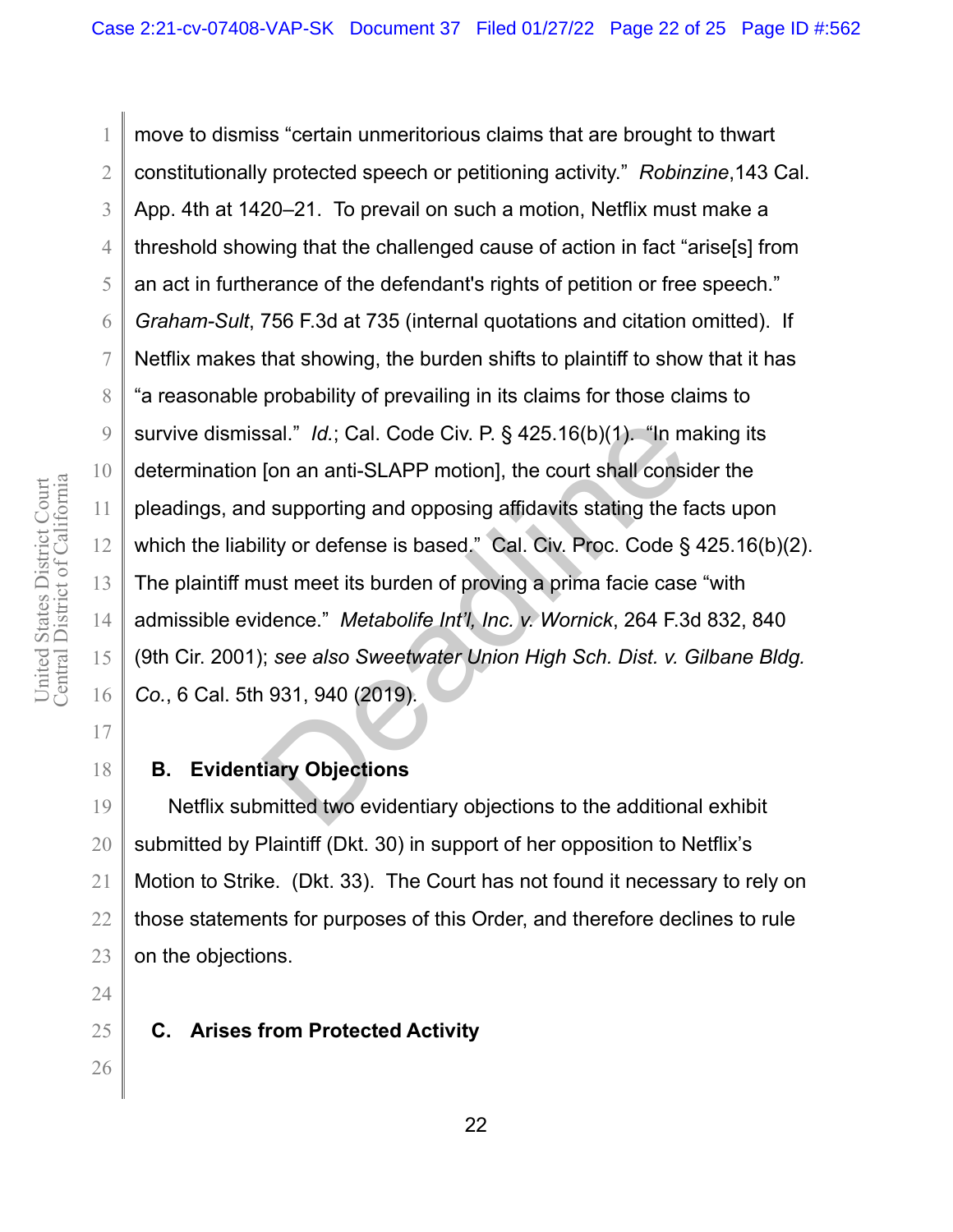A cause of action arises from protected activity within the meaning of section 425.16 if: "(1) defendants' acts underlying the cause of action, and on which the cause of action is based, (2) were acts in furtherance of defendants' right of petition or free speech (3) in connection with a public issue." *Tamkin v. CBS Broad., Inc.*, 193 Cal. App. 4th 133, 142–43 (2011). Plaintiff does not contest the first prong, and Netflix has made the required showing that its speech arises form protected activity. First, the act that forms the basis of the claim is the Line in the Series. Second, this act was in furtherance of Netflix's right of free speech. *See id.* at 143 ("The creation of a television show is an exercise of free speech."). Third, the speech was in connection with a public issue, as it features a portrayal of historical gender inequality in the chess world. Accordingly, the cause of action arises from protected activity and falls under California's anti-SLAPP protections, which requires the Court to consider the second prong, Plaintiff's reasonable probability of success on the merits. of Netflix's right of free speech. See id. at 143 (<br>show is an exercise of free speech."). Third, the<br>with a public issue, as it features a portrayal of h<br>lity in the chess world. Accordingly, the cause of<br>activity and fal

# **D. Plaintiff's Reasonable Probability of Success on Merits**

A court's inquiry at the second prong "is limited to whether the plaintiff has stated a legally sufficient claim and made a prima facie factual showing sufficient to sustain a favorable judgment." *Med. Marijuana, Inc. v. ProjectCBD.com*, 46 Cal. App. 5th 869, 882 (2020). For the reasons discussed above in section II.C., Plaintiff states a legally sufficient claim of defamation per se. The Court next considers whether Plaintiff has made a sufficient prima facie factual showing of admissible evidence.

1

2

3

4

5

6

7

8

9

10

11

12

13

14

15

16

17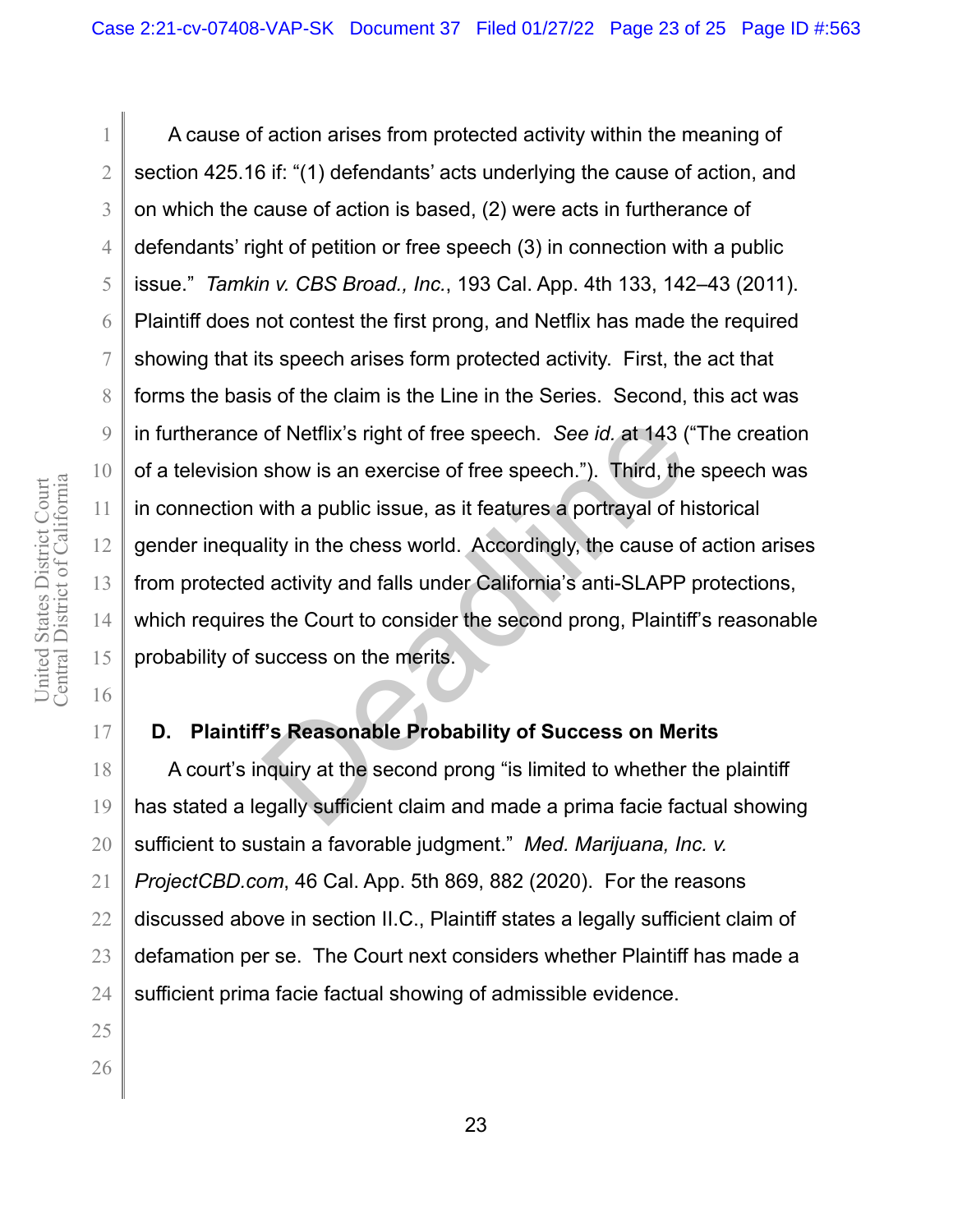Central District of California United States District Court<br>Central District of California United States District Court

1

2

3

4

5

6

7

8

9

10

11

12

13

14

15

16

17

18

19

20

21

22

23

24

25

26

Plaintiff submits admissible evidence sufficient to demonstrate falsity of the Line and to defeat Netflix's defense of substantial truth. (*See* Gaprindashvili. Decl.). As to evidence of the Line's defamatory meaning, along with allegations of the Line in context, Plaintiff submits evidence that viewers did in fact interpret the Line as defamatory. (Declaration of Alexander Rufus-Isaacs ("Rufus-Isaac's Decl.") Dkt. 28-6 ¶¶ 3–10; Rufus-Isaac's Decl. Ex. 6–11, Dkts. 28-7–28-14). This evidence, though not dispositive, supports the allegation that a "reasonable" viewer would believe the line to be defamatory. *See Tah*, 413 F. Supp. 3d at 11–12.

Plaintiff further submits evidence supporting the element of actual malice, including a declaration by chess master Nicholas Carlin that "[a]nyone who is at all familiar with the game [of chess] and its history knows of Nona Gaprindashvili. She was very famous for the fact that she was one of the few women . . . who played in tournaments with men at the top level." (Carlin Decl. ¶ 6). As discussed above, Netflix's own evidence demonstrates knowledge of the truth in its choice to deviate from the text of the Novel, which states that Plaintiff had faced the male Russian Grandmasters "many times before." (*See* Frank Decl. ¶ 15). Plaintiff further refutes evidence that Netflix relied on chess experts and conducted good faith research, because (1) Plaintiff was well-known in the chess world such that the information would be common knowledge; (2) "[a]ny simple Google search" would reveal the truthful information; and (3) the information was readily available on multiple common websites, as well as common chessrelated sites. (Carlin Decl. ¶ 7; Carlin Decl. Ex. 2, Dkt. 28-4 (Nona Gaprindashvili's Wikipedia page). Plaintiff has made a prima facie factual defamatory. See Tah, 413 F. Supp. 3d at 11–12.<br>ther submits evidence supporting the element of<br>ng a declaration by chess master Nicholas Carlin<br>is at all familiar with the game [of chess] and its<br>a Gaprindashvili. She was